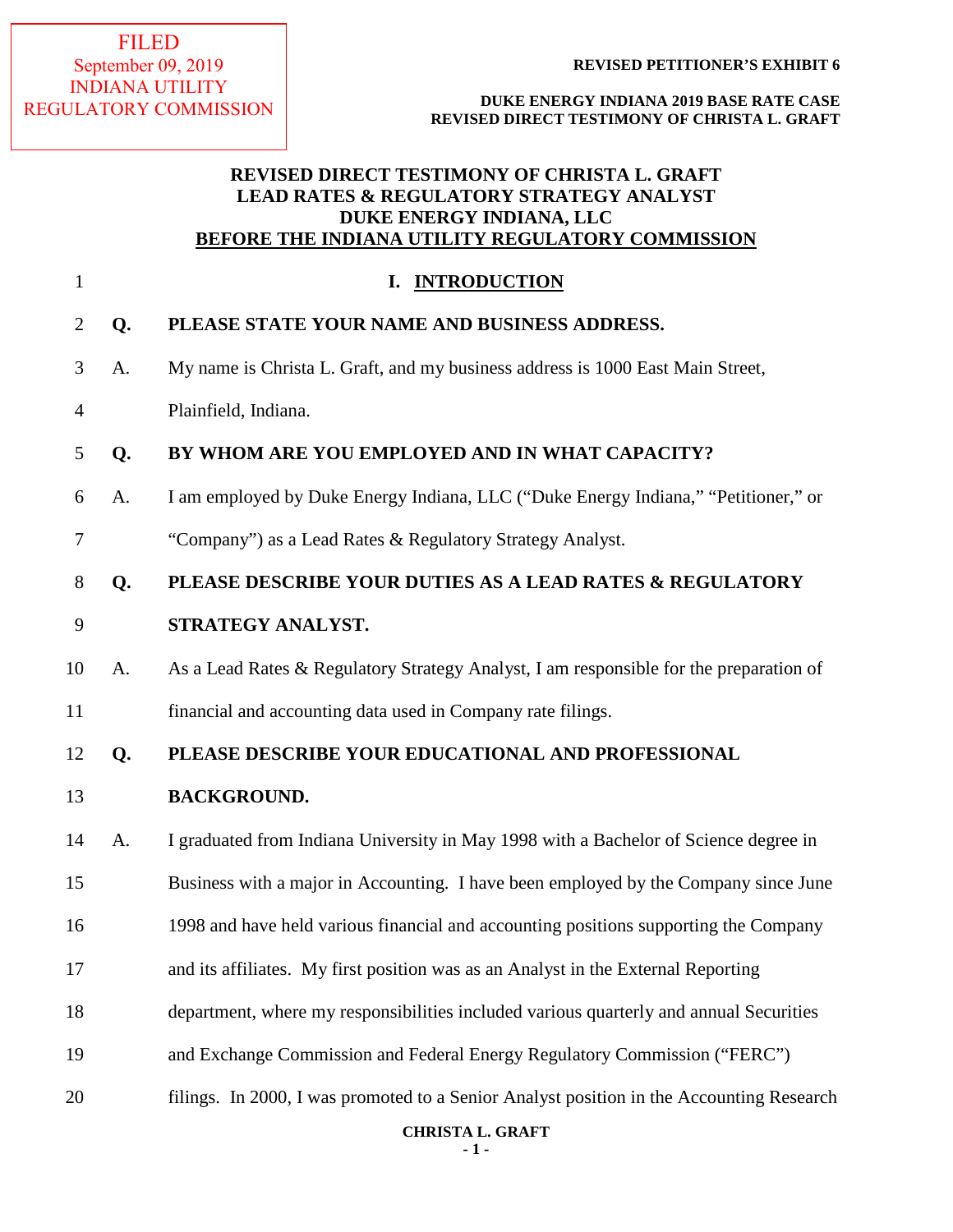| $\mathbf{1}$     |    | department, where I researched the appropriate accounting for various business          |
|------------------|----|-----------------------------------------------------------------------------------------|
| $\overline{2}$   |    | transactions and reviewed new accounting guidance for applicability to the Company.     |
| 3                |    | Prior to assuming my current position, I was a Lead Financial Planning Analyst in the   |
| $\overline{4}$   |    | Financial Planning and Analysis department, where I provided accounting and budgeting   |
| 5                |    | support to various business operational groups. I have been in my current position as a |
| 6                |    | Lead Rates & Regulatory Strategy Analyst since 2010. I am a Certified Public            |
| $\tau$           |    | Accountant ("CPA") and a member of the Indiana CPA Society.                             |
| 8                | Q. | WHAT IS THE PURPOSE OF YOUR TESTIMONY IN THIS PROCEEDING?                               |
| $\boldsymbol{9}$ | A. | The purpose of my testimony is to explain and support several accounting, revenue       |
| 10               |    | requirements, and ratemaking aspects of the Company's case. More specifically, my       |
| 11               |    | testimony:                                                                              |
| 12               |    | 1. Sponsors and supports certain revenue and expense <i>pro forma</i> adjustments       |
| 13               |    | applicable to the forward-looking $(i.e.,$ forecasted) test period ending December      |
| 14               |    | 31, 2020 ("Test Period") and a related portion of the required basic accounting         |
| 15               |    | exhibits ("Accounting Exhibits") required by the Minimum Standard Filing                |
| 16               |    | Requirements ("MSFR") to be filed with the case-in-chief pursuant to 170 IAC 1-         |
| 17               |    | $5-6;$                                                                                  |
| 18               |    | Supports the continued use of and discusses proposed changes to certain of the<br>2.    |
| 19               |    | Company's existing rate adjustment riders (also referred to as tracking                 |
| 20               |    | mechanisms or trackers) to be effective with the implementation of the                  |
| 21               |    | Company's revised base rates; and                                                       |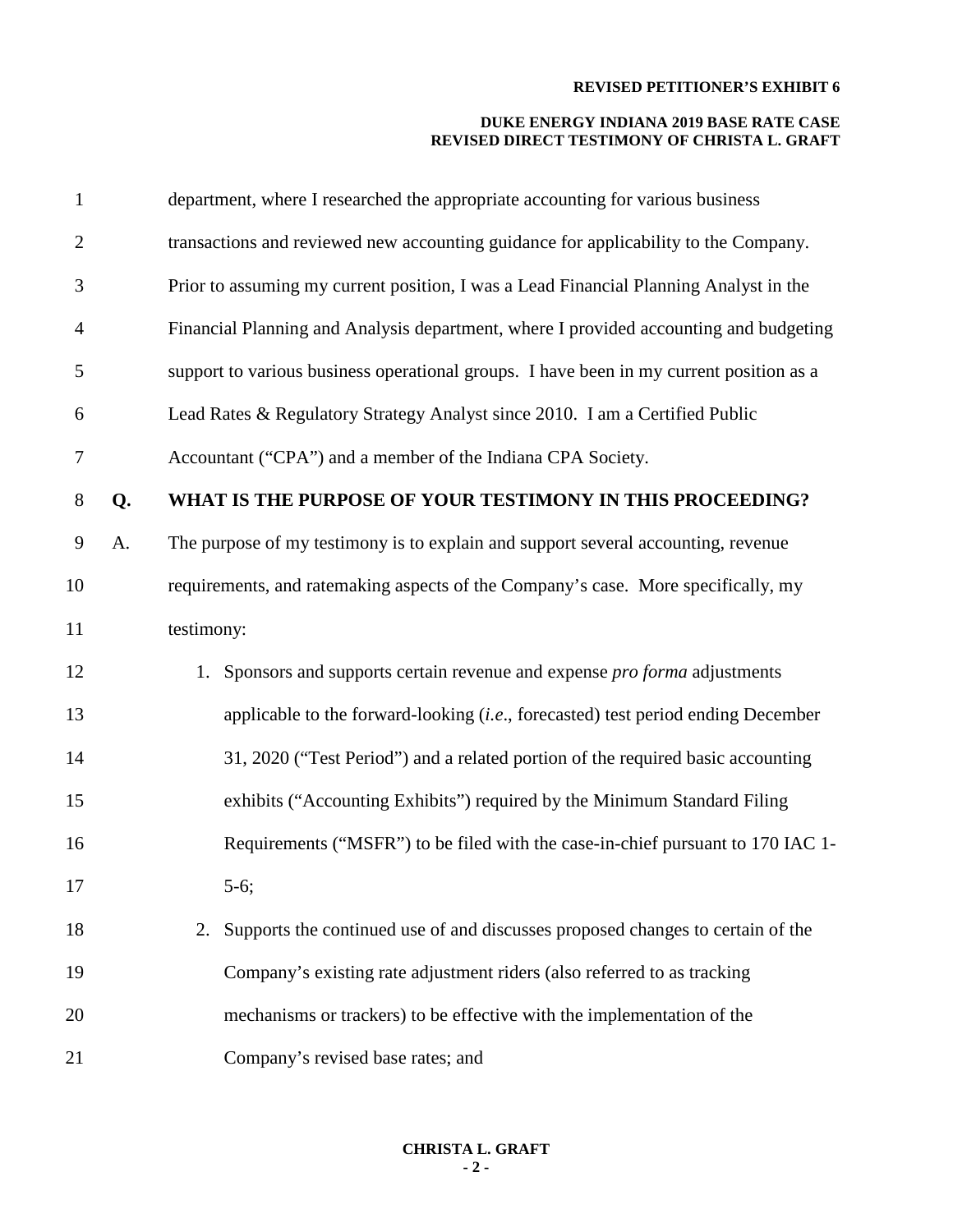#### **DUKE ENERGY INDIANA 2019 BASE RATE CASE REVISED DIRECT TESTIMONY OF CHRISTA L. GRAFT**

| 1              |    | 3. Explains and supports the Company's requests for certain new deferral authority        |
|----------------|----|-------------------------------------------------------------------------------------------|
| 2              |    | and current or future recovery of certain expense items; specifically, Customer           |
| 3              |    | Connect, distribution vegetation management, and environmental plan                       |
| $\overline{4}$ |    | development costs.                                                                        |
| 5              | Q. | WHICH OPERATING INCOME PRO FORMA ADJUSTMENTS ARE YOU                                      |
| 6              |    | <b>SPONSORING?</b>                                                                        |
|                | A. | I am sponsoring the following <i>pro forma</i> adjustments applicable to the Test Period. |
| 8              |    | These are attached to my testimony as Petitioner's Exhibits 6-A (CLG) through 6-E         |

9 (CLG).

# 10 **Table 1**

| <b>Exhibit</b>                 | <b>Pro Forma Adjustments</b>                                                                                                        |
|--------------------------------|-------------------------------------------------------------------------------------------------------------------------------------|
| Petitioner's Exhibit 6-A (CLG) | Schedule REV2 - Remove Rider<br>Revenues for Costs/Credits that Will Stay<br>in Riders                                              |
|                                | Schedule REV3 – Remove Unbilled<br>Revenues                                                                                         |
| Petitioner's Exhibit 6-B (CLG) | Schedule COGS5 – Remove Rider<br><b>Related Cost of Goods Sold Deferrals</b>                                                        |
| Petitioner's Exhibit 6-C (CLG) | Schedule OM4 – Remove Energy<br><b>Efficiency Costs to Remain in Rider</b><br>Schedule OM5 – Remove TDSIC O&M<br>to Remain in Rider |
|                                | Schedule OM6 – Remove Public Utility<br>Fee for Revenues to Remain in Riders                                                        |
|                                | Schedule OM7 – Remove Rider Related<br><b>O&amp;M</b> Expense Deferrals                                                             |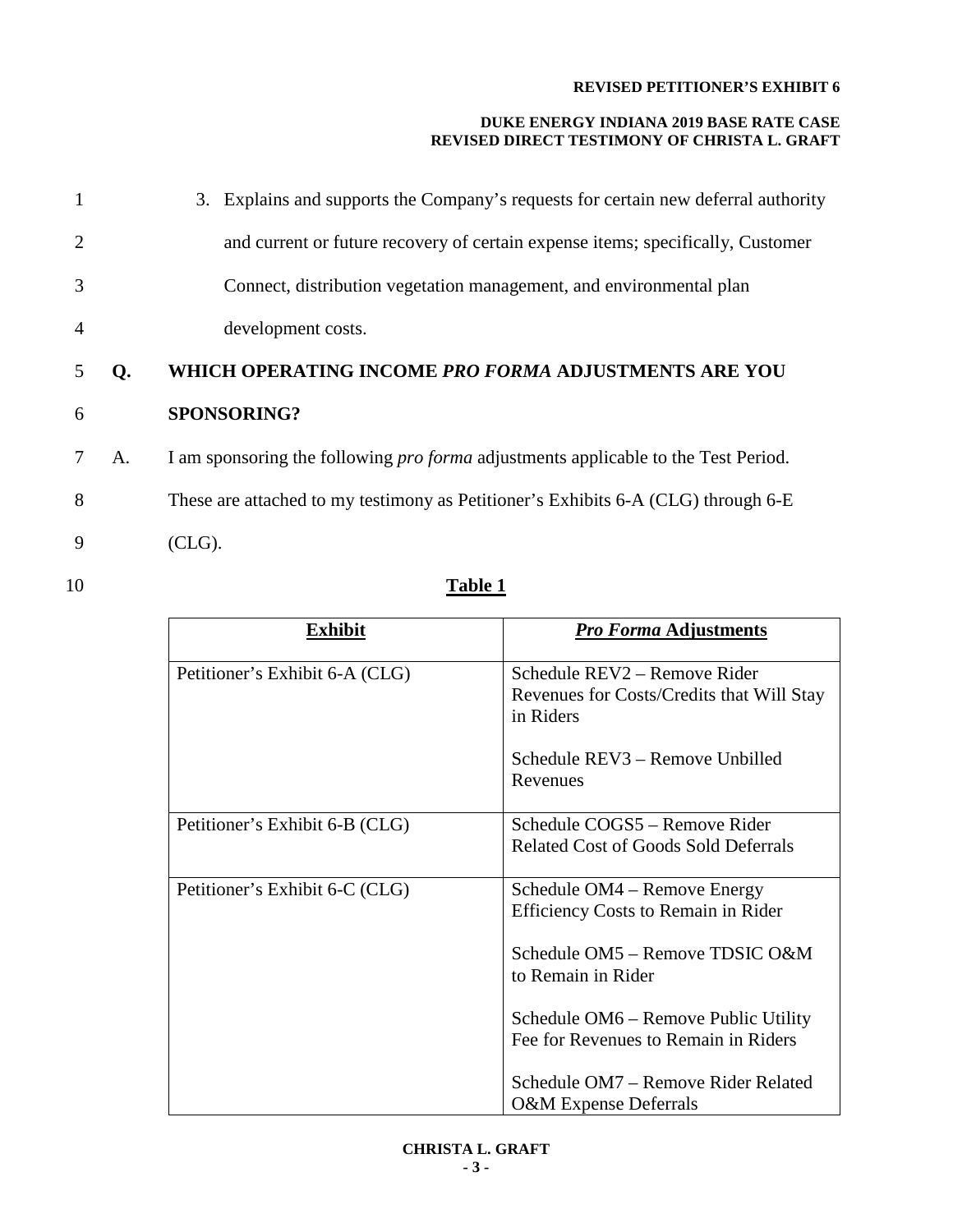| Exhibit                        | <b>Pro Forma Adjustments</b>                                                                                                                                                                                                                                                                                                                                              |
|--------------------------------|---------------------------------------------------------------------------------------------------------------------------------------------------------------------------------------------------------------------------------------------------------------------------------------------------------------------------------------------------------------------------|
|                                | Schedule OM14 - Remove O&M<br><b>Expenses for Customer Connect Project</b><br>Schedule OM17 – Distribution Vegetation<br><b>Management Expense</b><br>Schedule OM19 – Annualize<br>Uncollectible Expense<br>Schedule OM20 - Add Residential Credit<br><b>Card Fees</b>                                                                                                    |
| Petitioner's Exhibit 6-D (CLG) | Schedule DA2 – Remove Depreciation<br>Deferrals<br>Schedule DA11 - Remove Regulatory<br>Asset Amortization to Remain in Riders                                                                                                                                                                                                                                            |
| Petitioner's Exhibit 6-E (CLG) | Schedule OTX2 – Remove All Utility<br>Receipts Tax Expense<br>Schedule OTX3 - Remove IGCC<br>Property Tax Benefits to Be Included in<br>Rider<br>Schedule OTX4 – Remove Rider Related<br><b>Property Tax Deferrals</b><br>Schedule OTX7 – Remove Energy<br>Efficiency Costs to Remain in Rider<br>Schedule OTX8 - Remove TDSIC Payroll<br>Tax Expenses to Remain in Rider |
|                                | Schedule OTX13 - Remove Payroll Tax<br><b>Expenses for Customer Connect Project</b>                                                                                                                                                                                                                                                                                       |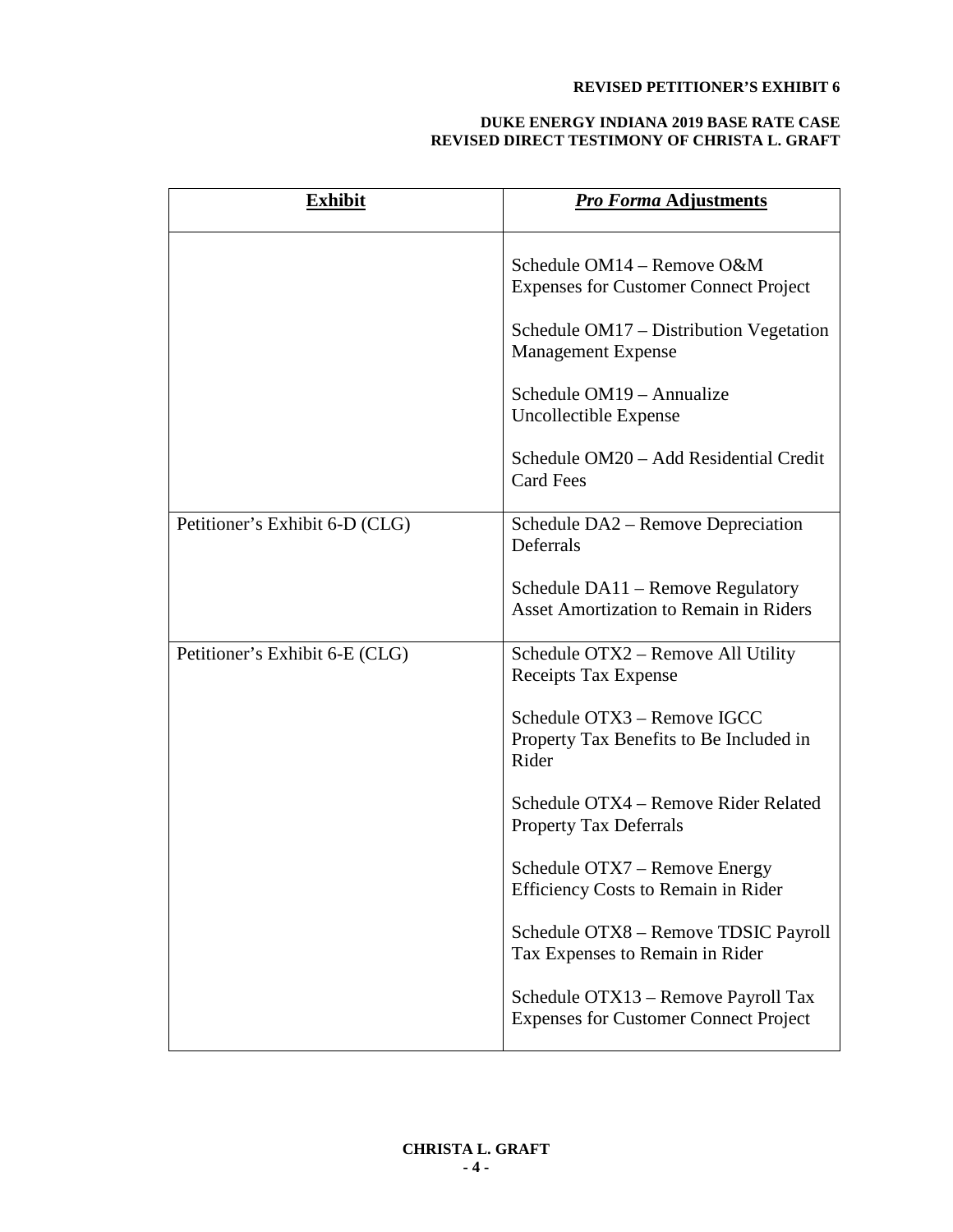| $\mathbf{1}$   |    | The Company's remaining operating income <i>pro forma</i> adjustments are                  |
|----------------|----|--------------------------------------------------------------------------------------------|
| $\overline{2}$ |    | sponsored by Duke Energy Indiana witnesses Ms. Diana L. Douglas, Ms. Suzanne E.            |
| 3              |    | Sieferman, and Mr. Roger A. Flick II.                                                      |
| 4              | Q. | WHAT PORTION OF THE ACCOUNTING EXHIBITS REQUIRED UNDER                                     |
| 5              |    | THE MSFR ARE YOU SPONSORING?                                                               |
| 6              | A. | I sponsor Duke Energy Indiana's Gross Revenue Conversion Factors for the Test Period.      |
| 7              |    | This is attached to my testimony as Petitioner's Exhibit 6-F (CLG) and is also included in |
| 8              |    | Duke Energy Indiana's MSFR.                                                                |
| 9              | Q. | WHICH EXISTING RATE ADJUSTMENT RIDERS ARE YOU ADDRESSING                                   |
| 10             |    | IN YOUR TESTIMONY?                                                                         |
| 11             | A. | The rate adjustment riders that I address include the Company's:                           |
| 12             |    | Standard Contract Rider No. 62 - Environmental Compliance Investment<br>1.                 |
| 13             |    | Adjustment ("ECR Rider" or "Rider 62")                                                     |
| 14             |    | Standard Contract Rider No. $63 - SO_2$ , NO <sub>x</sub> and Hg Emission Allowance<br>2.  |
| 15             |    | Adjustment ("Rider 63"), which the Company is proposing to consolidate                     |
| 16             |    | with Rider 62;                                                                             |
| 17             |    | 3. Standard Contract Rider No. 71 – Environmental Compliance Operating                     |
| 18             |    | Cost Adjustment ("Rider 71"), which the Company is proposing to                            |
| 19             |    | consolidate with Rider 62; and                                                             |
| 20             |    | Standard Contract Rider No. 72 - Federally Mandated Cost Rate<br>4.                        |
| 21             |    | Adjustment ("FMCA" or "Rider 72").                                                         |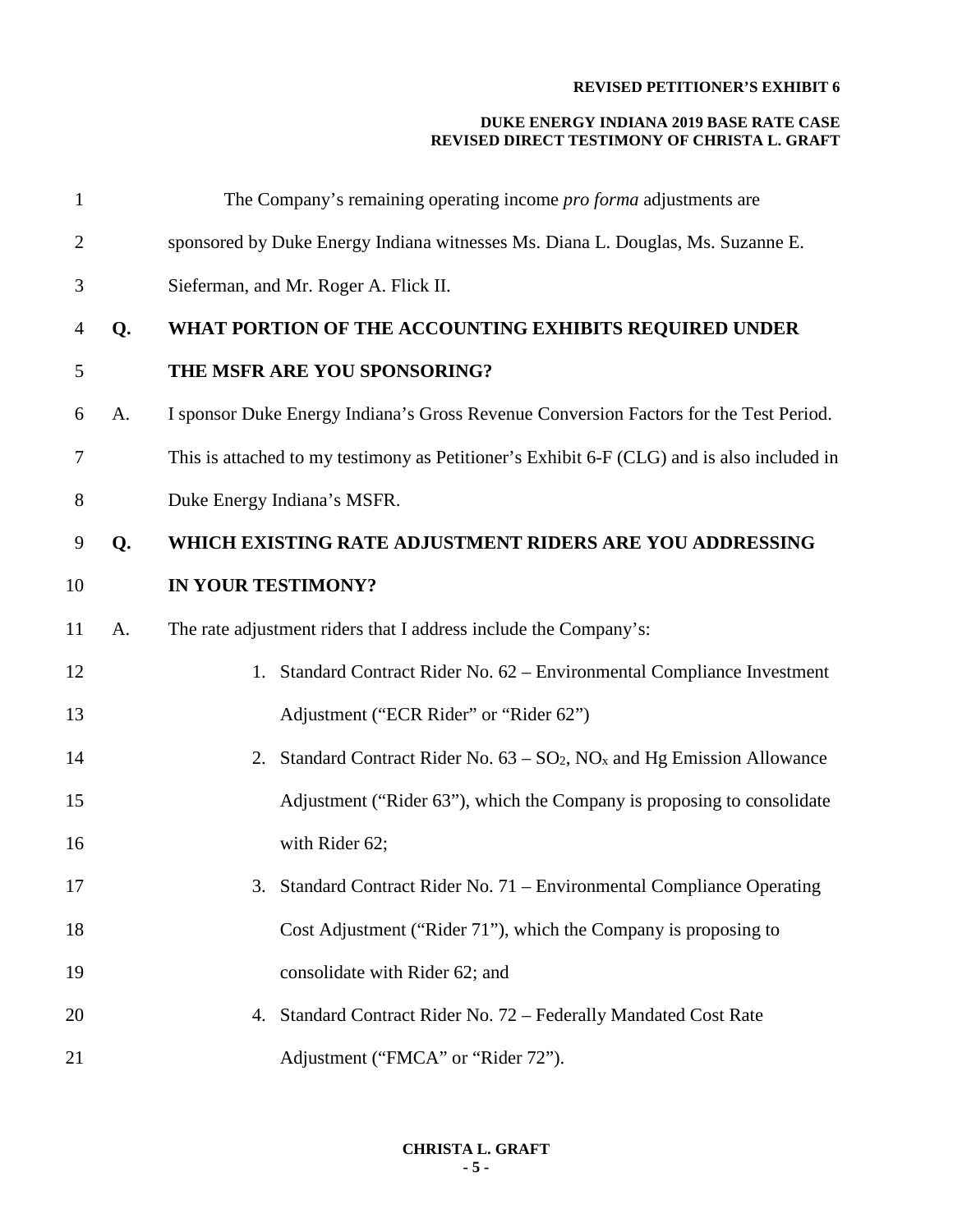| $\mathbf{1}$   | Q. | WHAT REQUESTS FOR NEW DEFERRAL AUTHORITY AND RATE                                    |
|----------------|----|--------------------------------------------------------------------------------------|
| $\overline{2}$ |    | RECOVERY ARE YOU ADDRESSING IN YOUR TESTIMONY?                                       |
| 3              | A. | I support the Company's requests for new deferral authority and current or future    |
| 4              |    | recovery of certain expense items as follows:                                        |
| 5              |    | 1. Deferral for recovery in a future base rate case of operation and                 |
| 6              |    | maintenance ("O&M") and payroll tax costs associated with the                        |
| 7              |    | Company's Customer Connect project with carrying costs and deferral of               |
| 8              |    | post-in-service carrying costs and depreciation associated with the capital          |
| 9              |    | portion of Customer Connect;                                                         |
| 10             |    | 2. Deferral and amortization over three years of incremental distribution            |
| 11             |    | vegetation management O&M costs incurred in 2020 prior to                            |
| 12             |    | implementation of the Company's revised base rates; and                              |
| 13             |    | 3. Deferral for future rate recovery of O&M costs associated with plan               |
| 14             |    | development for certain environmental regulations.                                   |
| 15<br>16       |    | <b>II. OPERATING INCOME PRO FORMA ADJUSTMENTS</b><br><b>AND ACCOUNTING EXHIBITS</b>  |
| 17             |    | A. Revenues                                                                          |
| 18             | Q. | PLEASE EXPLAIN PETITIONER'S EXHIBIT 4-E (DLD) SCHEDULE REV1.                         |
| 19             | A. | Schedule REV1, sponsored by Ms. Douglas, summarizes the <i>pro forma</i> adjustments |
| 20             |    | made to Revenues on Schedules REV2 through REV6. I am sponsoring Schedules REV2      |
| 21             |    | and REV3 on Petitioner's Exhibit 6-A (CLG). Ms. Sieferman and Mr. Flick sponsor the  |
| 22             |    | remaining Schedules supporting the Revenue <i>pro forma</i> adjustments.             |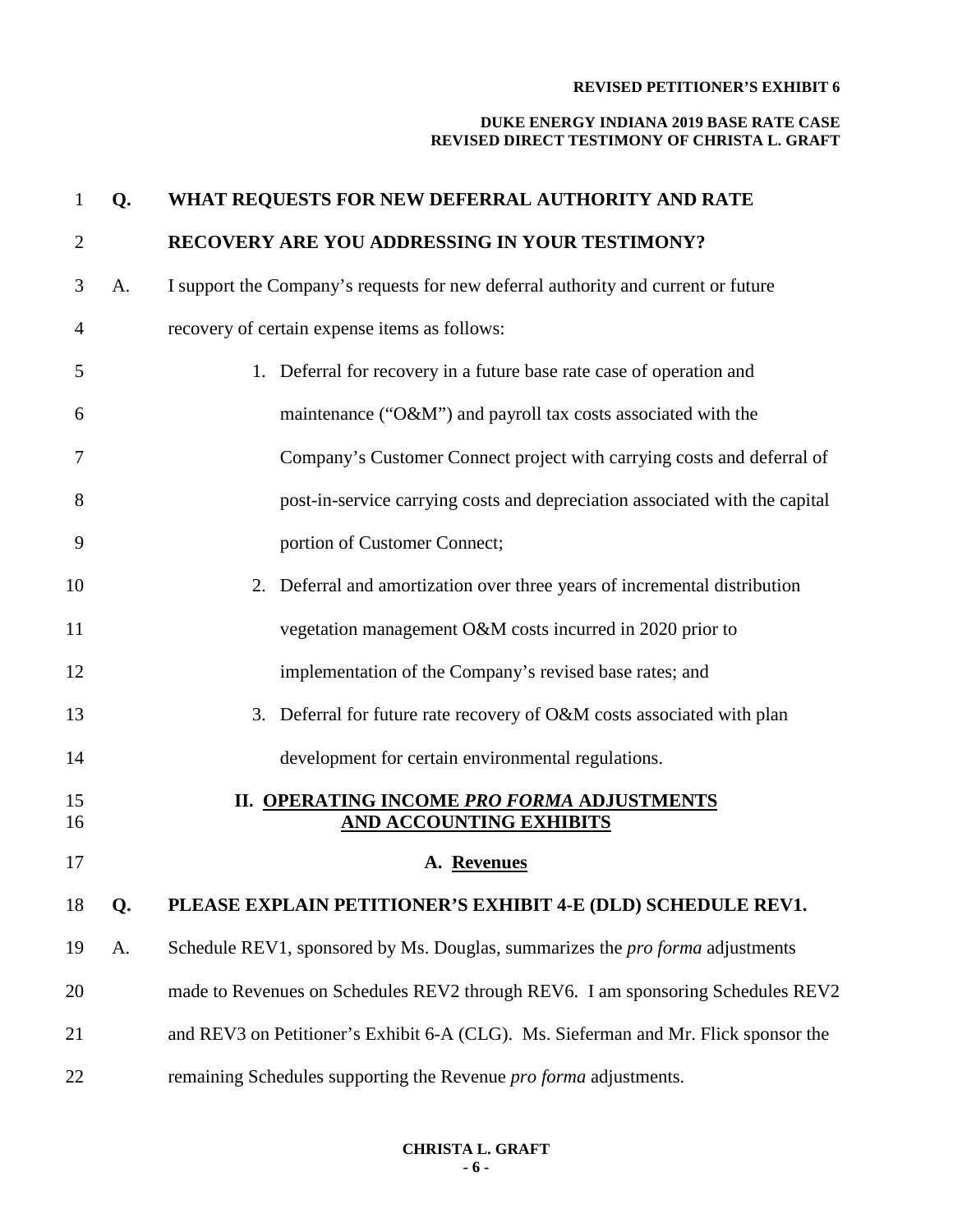#### **DUKE ENERGY INDIANA 2019 BASE RATE CASE REVISED DIRECT TESTIMONY OF CHRISTA L. GRAFT**

# **Q. PLEASE EXPLAIN PETITIONER'S EXHIBIT 6-A (CLG) SCHEDULE REV2 – REMOVE RIDER REVENUES FOR COSTS/CREDITS THAT WILL REMAIN IN RIDERS.**

- A. Schedule REV2 removes \$29,624,000 from Test Period revenues for revenues associated with costs and/or credits that will be recovered via riders rather than base rates under the Company's rate proposal. I discuss the costs and/or credits the Company is proposing to recover via Rider 62 and Rider 72 in more detail later in my testimony. Ms. Douglas discusses the costs and/or credits the Company is proposing to recover via Standard Contract Rider No. 65 – Transmission and Distribution Infrastructure Improvement Cost ("TDSIC") Adjustment ("Rider 65"), Standard Contract Rider No. 66 – Energy Efficiency Adjustment ("Rider 66"), and Standard Contract Rider No. 67 – Credits Adjustment ("Rider 67") in her testimony. Revenues associated with costs and/or credits that will be recovered via riders should be excluded from the development of new base rates. MSFR Workpaper REV1- CLG supports the calculation of this *pro forma* adjustment. **Q. PLEASE EXPLAIN PETITIONER'S EXHIBIT 6-A (CLG) SCHEDULE REV3 – REMOVE UNBILLED REVENUES.** A. Schedule REV3 removes \$28,853,000 from Test Period revenues for unbilled revenues that are properly excluded from the development of new base rates. Unbilled revenues represent the estimated amount of revenues associated with electric utility service the
- Company has provided but not yet billed to customers. The Company bases the
- calculation of the revenue deficiency in a rate case on billed revenues only.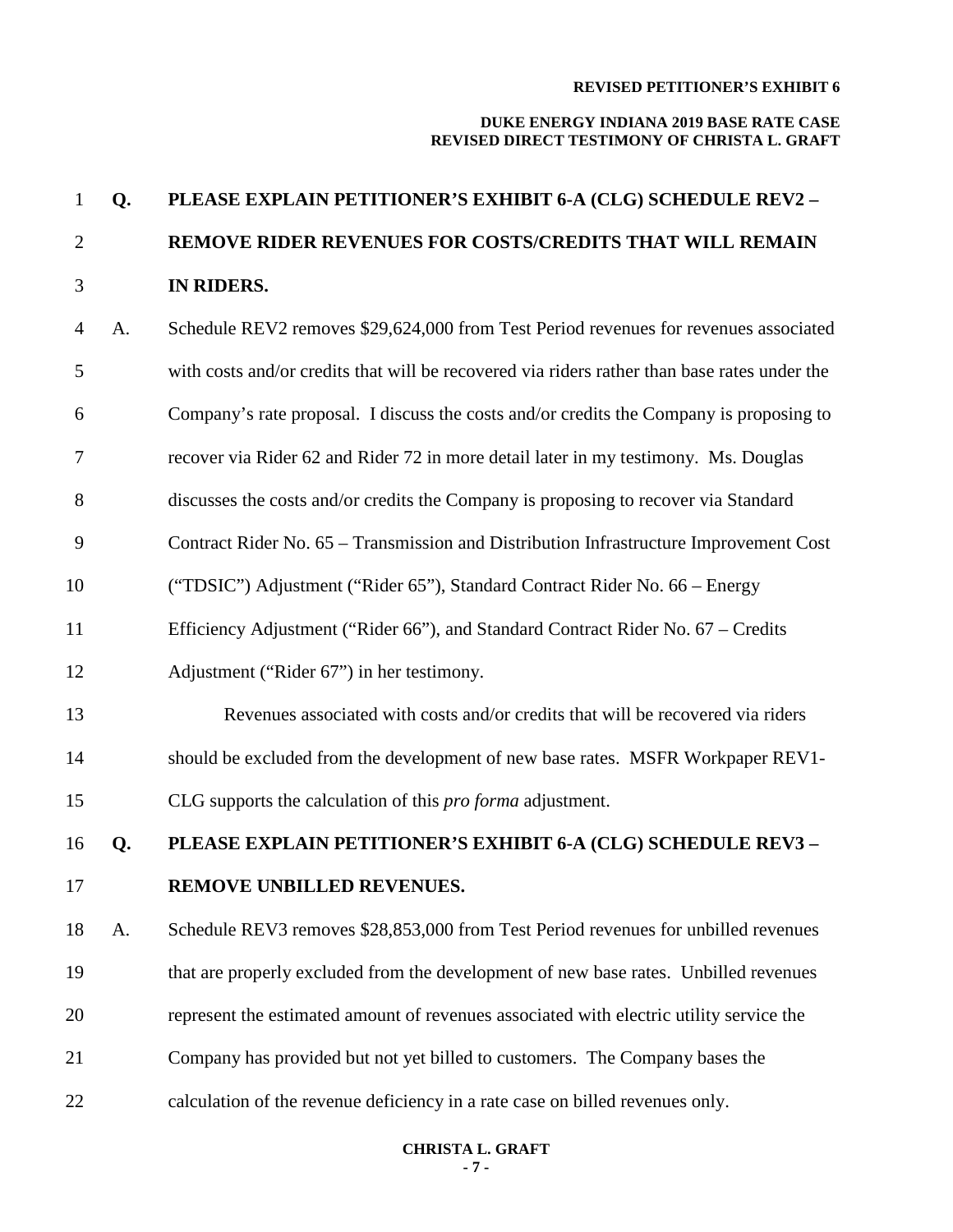| 1              |    | <b>B.</b> Cost of Goods Sold                                                             |
|----------------|----|------------------------------------------------------------------------------------------|
| $\overline{2}$ | Q. | PLEASE EXPLAIN PETITIONER'S EXHIBIT 5-B (SES) SCHEDULE COGS1.                            |
| 3              | A. | Schedule COGS1, sponsored by Ms. Sieferman, summarizes the <i>pro forma</i> adjustments  |
| 4              |    | made to Cost of Goods Sold on Schedules COGS2 through COGS5. I sponsor Schedule          |
| 5              |    | COGS5 on Petitioner's Exhibit 6-B (CLG). Ms. Sieferman sponsors the remaining            |
| 6              |    | Schedules supporting Cost of Goods Sold pro forma adjustments.                           |
| 7              | Q. | PLEASE EXPLAIN PETITIONER'S EXHIBIT 6-B (CLG) SCHEDULE COGS5 -                           |
| 8              |    | REMOVE RIDER-RELATED COST OF GOODS SOLD DEFERRALS.                                       |
| 9              | A. | Schedule COGS5 removes \$2,072,000 from Test Period operating expenses for the effect    |
| 10             |    | of the deferral of rider-related fuel and purchased power costs representing timing      |
| 11             |    | differences between when the expense is incurred versus when the expense is recovered    |
| 12             |    | through rider revenues.                                                                  |
| 13             |    | <b>C.</b> O&M                                                                            |
| 14             | Q. | PLEASE EXPLAIN PETITIONER'S EXHIBIT 4-E (DLD) SCHEDULE OM2.                              |
| 15             | A. | Schedule OM2, sponsored by Ms. Douglas, summarizes the <i>pro forma</i> adjustments made |
| 16             |    | to O&M (excluding fuel, emission allowances, and purchased power) on Schedules OM3       |
| 17             |    | through OM20. I am sponsoring Schedules OM4, OM5, OM6, OM7, OM14, OM17,                  |
| 18             |    | OM19, and OM20 on Petitioner's Exhibit 6-C (CLG). Ms. Douglas and Ms. Sieferman          |
| 19             |    | sponsor the remaining Schedules supporting the O&M <i>pro forma</i> adjustments.         |
| 20             | Q. | PLEASE EXPLAIN PETITIONER'S EXHIBIT 6-C (CLG) SCHEDULE OM4 -                             |
| 21             |    | REMOVE ENERGY EFFICIENCY COSTS TO REMAIN IN RIDER.                                       |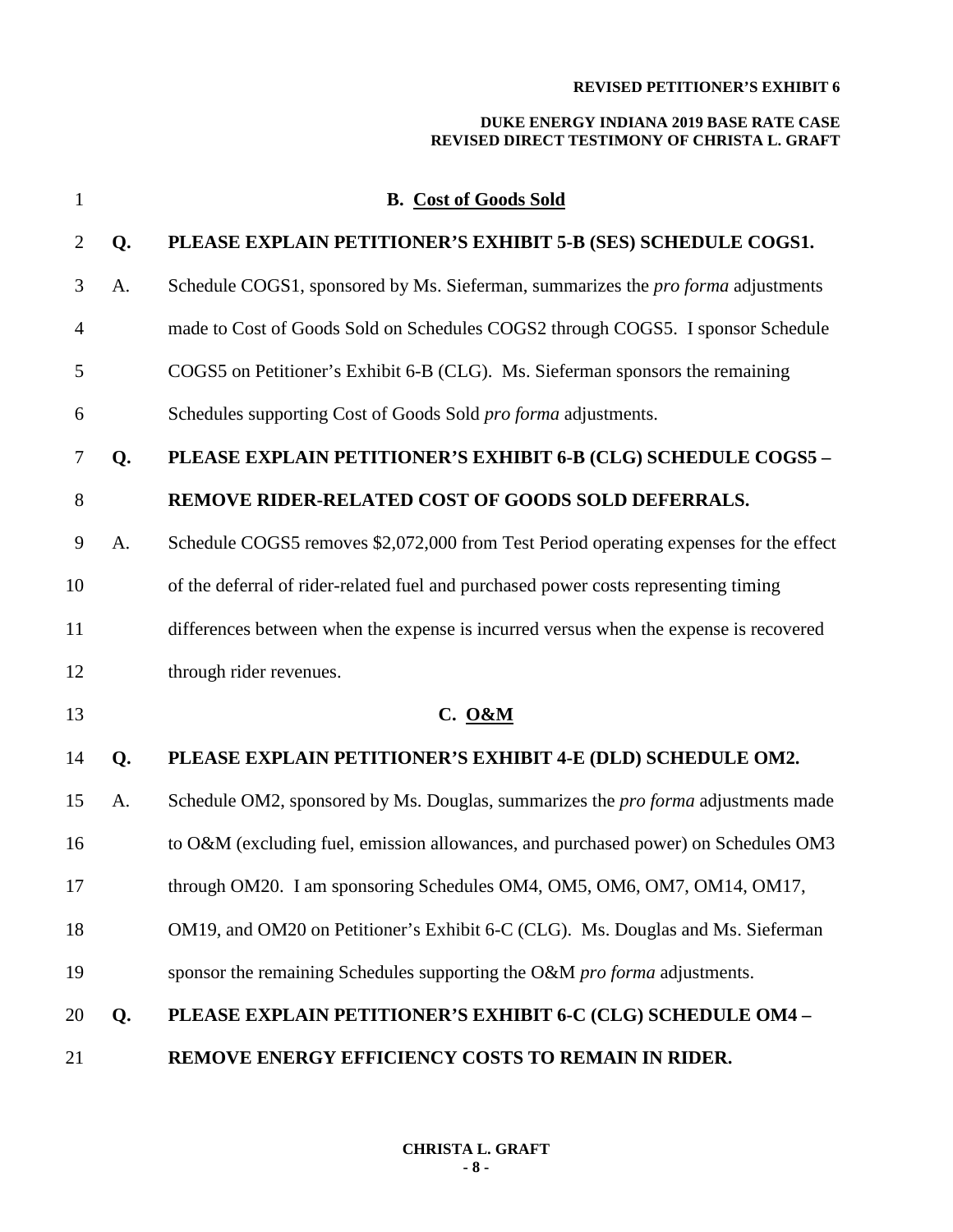| 1              | A. | Schedule OM4 removes \$35,115,000 from Test Period operating expenses for energy           |
|----------------|----|--------------------------------------------------------------------------------------------|
| $\overline{2}$ |    | efficiency O&M costs that will be recovered via Rider 66 under the Company's rate          |
| 3              |    | proposal, as discussed in the testimony of Ms. Douglas. Costs that will be recovered via   |
| $\overline{4}$ |    | riders should be excluded from the development of new base rates.                          |
| 5              | Q. | PLEASE EXPLAIN PETITIONER'S EXHIBIT 6-C (CLG) SCHEDULE OM5 -                               |
| 6              |    | REMOVE TDSIC O&M TO REMAIN IN RIDER.                                                       |
| $\tau$         | A. | Schedule OM5 removes \$26,056,000 from Test Period operating expenses for O&M              |
| 8              |    | costs that will be recovered via Rider 65 under the Company's rate proposal, as discussed  |
| 9              |    | in the testimony of Ms. Douglas. Costs that will be recovered via riders should be         |
| 10             |    | excluded from the development of new base rates.                                           |
| 11             | Q. | PLEASE EXPLAIN PETITIONER'S EXHIBIT 6-C (CLG) SCHEDULE OM6-                                |
| 12             |    | REMOVE PUBLIC UTILITY FEE FOR REVENUES TO REMAIN IN RIDERS.                                |
| 13             | A. | The Company converts operating expenses to a revenue requirement utilizing a revenue       |
| 14             |    | conversion factor that includes (among other items) a provision for the public utility fee |
| 15             |    | assessed by the Indiana Utility Regulatory Commission. Schedule OM6 removes                |
| 16             |    | \$38,000 from Test Period operating expenses for public utility fee costs associated with  |
| 17             |    | the \$29,624,000 in revenues that will be recovered via riders under the Company's rate    |
| 18             |    | proposal, as discussed in the summary of Petitioner's Exhibit 6-A (CLG) Schedule REV2      |
| 19             |    | above. The calculation of the adjustment utilizes a forecasted public utility fee rate per |
| 20             |    | dollar of revenue of 0.127%. MSFR Workpaper OM1-CLG supports the calculation of            |
| 21             |    | the forecasted public utility fee rate and the <i>pro forma</i> adjustment.                |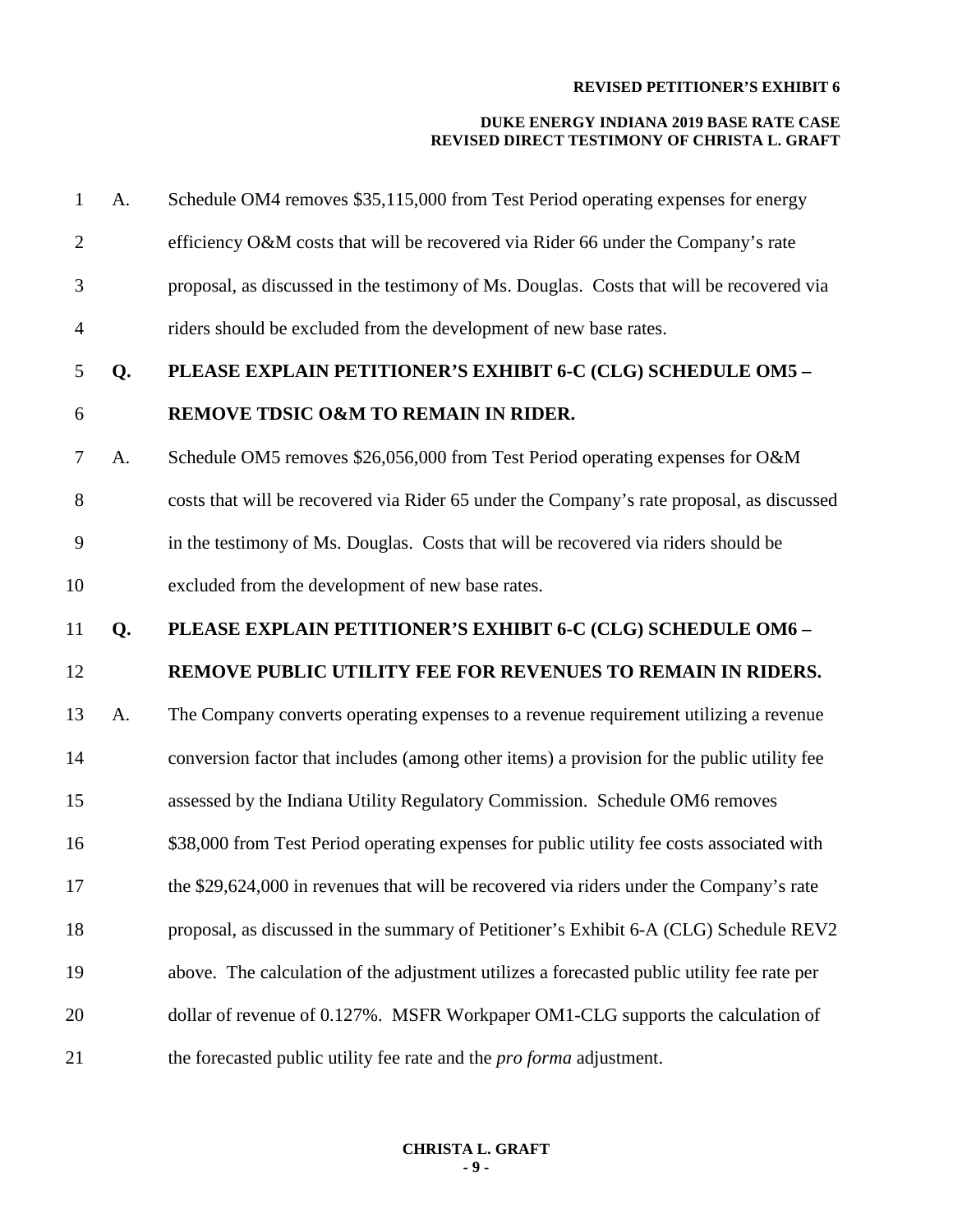| $\mathbf{1}$   | Q. | PLEASE EXPLAIN PETITIONER'S EXHIBIT 6-C (CLG) SCHEDULE OM7-                             |
|----------------|----|-----------------------------------------------------------------------------------------|
| $\overline{2}$ |    | REMOVE RIDER RELATED O&M EXPENSE DEFERRALS.                                             |
| 3              | A. | Schedule OM7 increases Test Period operating expenses by \$12,924,000 to remove the     |
| $\overline{4}$ |    | effect of the deferral of O&M expenses associated with Rider 65, Rider 71, and Rider 72 |
| 5              |    | representing timing differences between when the O&M expense is incurred versus when    |
| 6              |    | the O&M expense is recovered through rider revenues.                                    |
| 7              | Q. | PLEASE EXPLAIN PETITIONER'S EXHIBIT 6-C (CLG) SCHEDULE OM14 -                           |
| 8              |    | REMOVE O&M EXPENSES FOR CUSTOMER CONNECT PROJECT.                                       |
| 9              | A. | Schedule OM14 removes \$5,989,000 from Test Period operating expenses for O&M           |
| 10             |    | costs associated with the development and implementation of the core billing system     |
| 11             |    | component of the Customer Connect project. As discussed later in my testimony, the      |
| 12             |    | Company is requesting authority to defer O&M costs incurred from 2018 and forward,      |
| 13             |    | with carrying costs, associated with the development and implementation of the core     |
| 14             |    | billing system component of the Customer Connect project for recovery in a future rate  |
| 15             |    | case.                                                                                   |
| 16             | Q. | PLEASE EXPLAIN PETITIONER'S EXHIBIT 6-C (CLG) SCHEDULE OM17 -                           |
| 17             |    | ANNUALIZE DISTRIBUTION VEGETATION MANAGEMENT EXPENSE.                                   |
| 18             | A. | As discussed in the testimony of Duke Energy Indiana witness Mr. TK Christie, the       |
| 19             |    | Company is increasing routine distribution vegetation management work over the next     |
| 20             |    | three years to move to a five-year trim cycle with an expected ongoing O&M cost of      |
| 21             |    | \$49.4 million annually. Schedule OM17 increases Test Period operating expenses by      |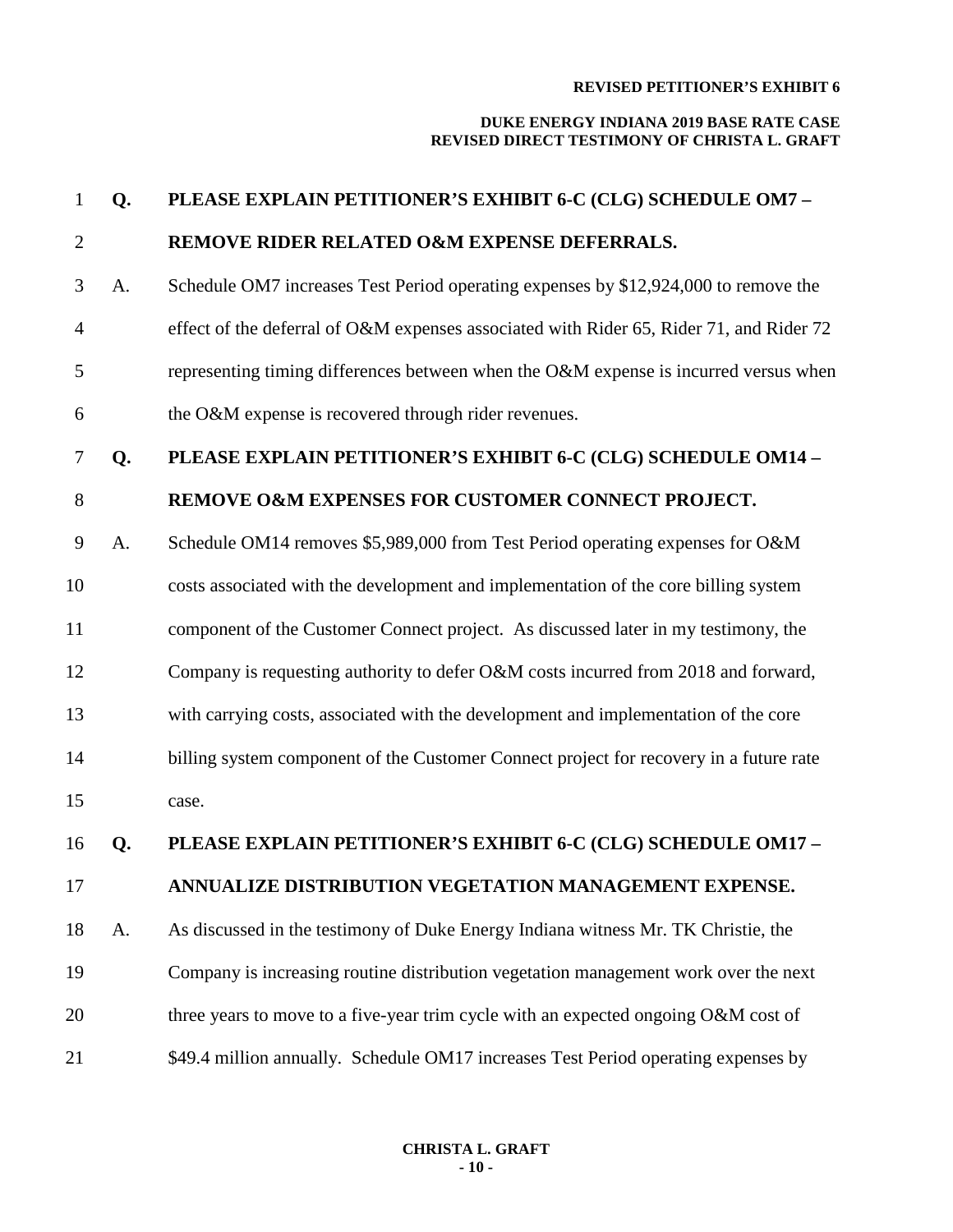| $\mathbf{1}$   |    | \$10,479,000 so that the amount of distribution vegetation management costs recovered          |
|----------------|----|------------------------------------------------------------------------------------------------|
| $\mathbf{2}$   |    | through base rates reflects the expected ongoing annual level of \$49.4 million.               |
| 3              | Q. | PLEASE EXPLAIN PETITIONER'S EXHIBIT 6-C (CLG) SCHEDULE OM19 -                                  |
| $\overline{4}$ |    | ANNUALIZE UNCOLLECTIBLE EXPENSE.                                                               |
| 5              | A. | The structure of the Company's sale of accounts receivable program requires below the          |
| 6              |    | line accounting for what would normally be in FERC account 904 as uncollectible                |
| 7              |    | expense. Schedule OM19 establishes a level of O&M expense of \$7,110,000 associated            |
| 8              |    | with uncollectible accounts receivable based on revenues at present rates. The                 |
| 9              |    | calculation of the adjustment utilizes an uncollectible accounts experience factor of          |
| 10             |    | 0.280% based upon historical charge off and recovery data, as adjusted to remove               |
| 11             |    | amounts associated with bankruptcies, provided by Duke Energy Indiana witness Ms.              |
| 12             |    | Lesley G. Quick. MSFR Workpaper OM2-CLG supports the calculation of this pro                   |
| 13             |    | forma adjustment.                                                                              |
| 14             | Q. | PLEASE EXPLAIN PETITIONER'S EXHIBIT 6-C (CLG) SCHEDULE OM20 -                                  |
| 15             |    | ADD RESIDENTIAL CREDIT CARD FEES.                                                              |
| 16             | A. | As discussed in the testimony of Ms. Quick, the Company is proposing to eliminate              |
| 17             |    | convenience fees for individual residential customers who use credit and debit cards to        |
| 18             |    | pay their electric bills and instead recover these costs as part of its cost of service, which |
| 19             |    | is how the Company recovers the cost associated with providing other customer payment          |
| 20             |    | options. Schedule OM20 increases Test Period operating expenses by \$4,528,000 to              |
| 21             |    | include credit card convenience fees in the Company's cost of service. Ms. Quick               |
| 22             |    | provided historical and projected transaction counts and an assumed average cost of            |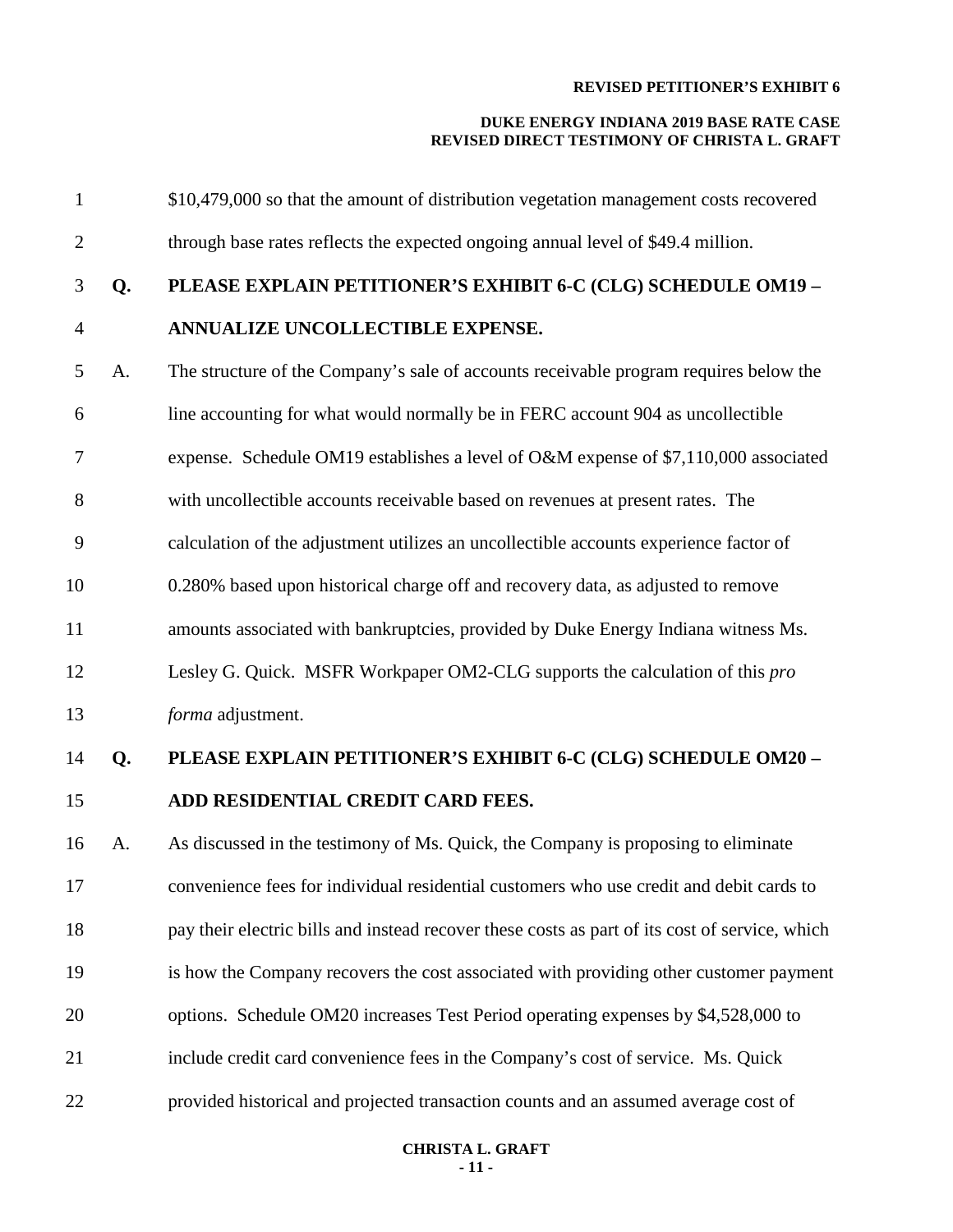| $\mathbf{1}$   |    | \$1.50 per transaction for my use in calculating the adjustment, which is supported by         |
|----------------|----|------------------------------------------------------------------------------------------------|
| $\overline{2}$ |    | MSFR Workpaper OM3-CLG.                                                                        |
| 3              |    | D. Depreciation and Amortization                                                               |
| 4              | Q. | PLEASE EXPLAIN PETITIONER'S EXHIBIT 4-E (DLD) SCHEDULES DA1                                    |
| 5              |    | AND DA9.                                                                                       |
| 6              | A. | Schedules DA1 and DA9, sponsored by Ms. Douglas, summarize the pro forma                       |
| 7              |    | adjustments made to Depreciation on Schedules DA2 through DA8 and to Amortization              |
| 8              |    | on Schedules DA10 through DA11, respectively. I am sponsoring Schedules DA2 and                |
| 9              |    | DA11 on Petitioner's Exhibit 6-D (CLG). Ms. Douglas sponsors the remaining                     |
| 10             |    | Schedules supporting the Depreciation and Amortization pro forma adjustments.                  |
| 11             | Q. | PLEASE EXPLAIN PETITIONER'S EXHIBIT 6-D (CLG) SCHEDULE DA2 -                                   |
| 12             |    | REMOVE DEPRECIATION DEFERRALS.                                                                 |
| 13             | A. | Schedule DA2 increases Test Period operating expenses by \$13,999,000 to remove the            |
| 14             |    | effect of the deferral of depreciation expenses representing timing differences between        |
| 15             |    | when the depreciation expense is incurred versus when the depreciation expense is              |
| 16             |    | recovered through rider revenues. This <i>pro forma</i> adjustment includes the removal of (a) |
| 17             |    | deferred depreciation associated with Rider 62 and Rider 65, (b) deferred depreciation         |
| 18             |    | expense for AMI meters in accordance with Term $5(c)(i)$ of the Settlement Agreement           |
| 19             |    | approved by the Commission in Cause No. 44720, and (c) amortization of non-AMI                 |
| 20             |    | meters that will not continue after the implementation of new base rates.                      |
| 21             | Q. | PLEASE EXPLAIN PETITIONER'S EXHIBIT 6-D (CLG) SCHEDULE DA11-                                   |
| 22             |    | REMOVE REGULATORY ASSET AMORTIZATION TO REMAIN IN RIDERS.                                      |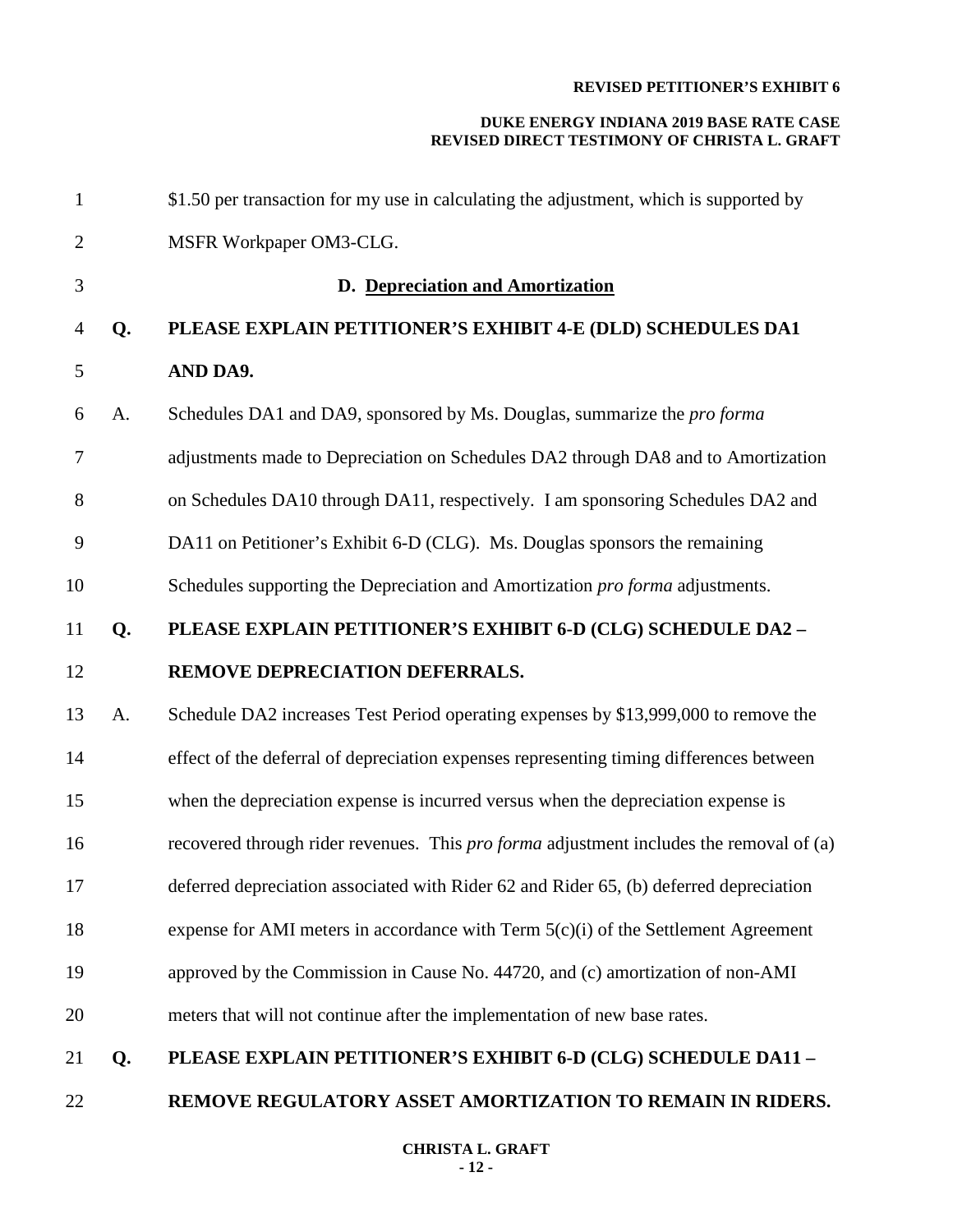| $\mathbf{1}$   | A. | Schedule DA11 removes \$18,100,000 from Test Period operating expenses for regulatory         |
|----------------|----|-----------------------------------------------------------------------------------------------|
| $\overline{2}$ |    | asset amortizations that will be recovered through riders under the Company's rate            |
| 3              |    | proposal. I discuss the regulatory asset amortizations to remain in Rider 62 associated       |
| 4              |    | with the Company's coal combustion residuals ("CCR") compliance plan approved in              |
| 5              |    | Cause No. 44765 in more detail later in my testimony. Ms. Douglas discusses the               |
| 6              |    | regulatory asset amortization the Company is proposing to recover via Rider 65. Costs         |
| 7              |    | that will be recovered via riders should be excluded from the development of new base         |
| 8              |    | rates.                                                                                        |
| 9              |    | E. Other Taxes                                                                                |
| 10             | Q. | PLEASE EXPLAIN PETITIONER'S EXHIBIT 4-E (DLD) SCHEDULE OTX1.                                  |
| 11             | A. | Schedule OTX1, sponsored by Ms. Douglas, summarizes the <i>pro forma</i> adjustments          |
| 12             |    | made to Other Taxes on Schedules OTX2 through OTX14. I am sponsoring Schedules                |
| 13             |    | OTX2, OTX3, OTX4, OTX7, OTX8, and OTX13 on Petitioner's Exhibit 6-E (CLG).                    |
| 14             |    | Ms. Douglas and Ms. Sieferman sponsor the remaining Schedules supporting the Other            |
| 15             |    | Taxes pro forma adjustments.                                                                  |
| 16             | Q. | PLEASE EXPLAIN PETITIONER'S EXHIBIT 6-E (CLG) SCHEDULE OTX2 -                                 |
| 17             |    | REMOVE ALL UTILITY RECEIPTS TAX.                                                              |
| 18             | A. | As discussed by Duke Energy Indiana witness Mr. John R. Panizza, the Company is               |
| 19             |    | subject to a tax of 1.4% on all receipts. Currently, utility receipts tax is embedded in base |
| 20             |    | rates or rider rates as part of the revenue conversion factor and is included in the          |
| 21             |    | Company's cost of service. The Company is proposing to instead present utility receipts       |
| 22             |    | tax as a separate line item on customer bills as an addition to the cost of utility services, |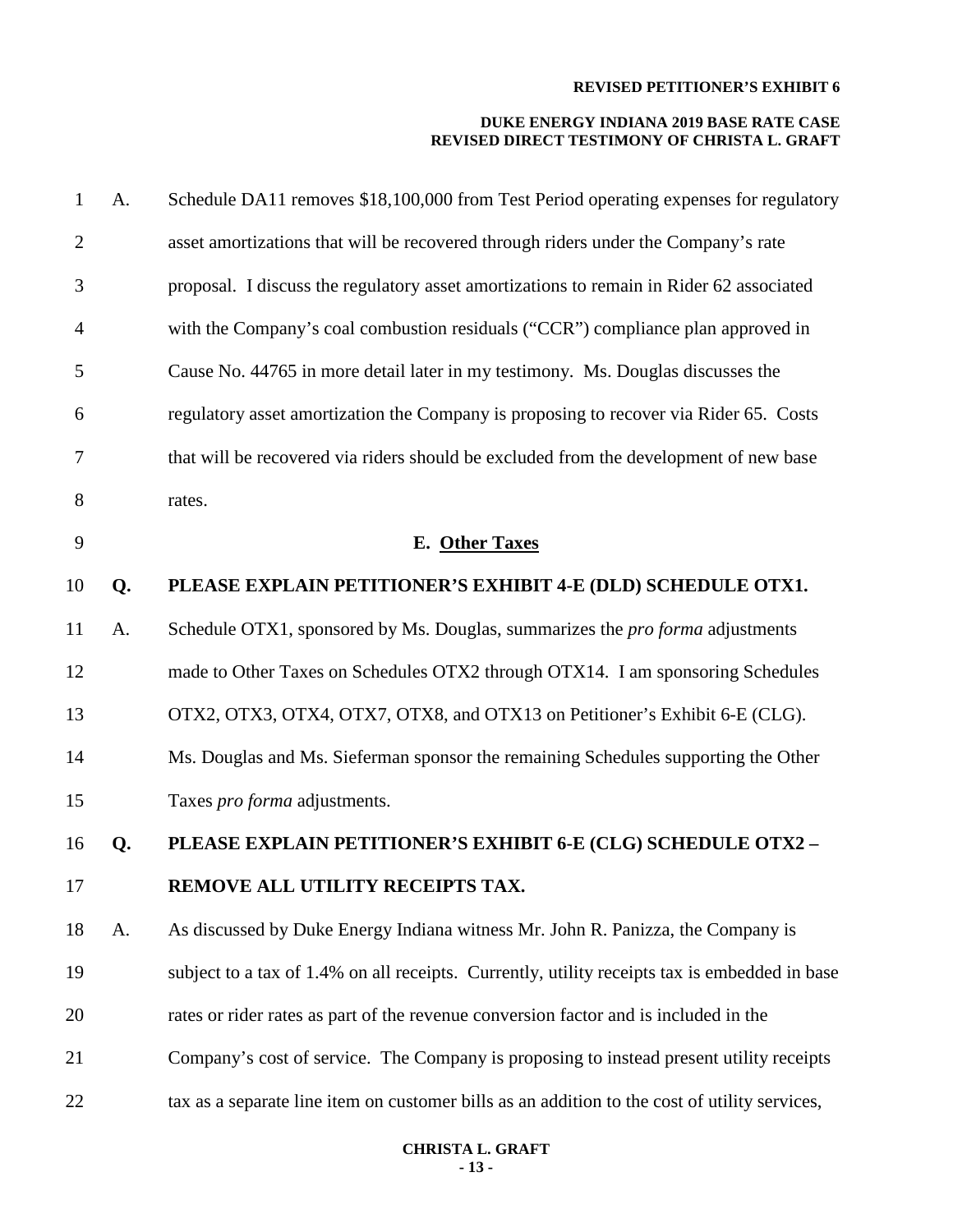| $\mathbf{1}$   |    | as is done currently with sales tax, which eliminates the need for the Company to include        |
|----------------|----|--------------------------------------------------------------------------------------------------|
| $\mathbf{2}$   |    | a provision for utility receipts tax in the revenue conversion factor and the need for the       |
| 3              |    | Company to include utility receipts tax in its cost of service.                                  |
| $\overline{4}$ |    | Petitioner's Exhibit 6-E (CLG) Schedule OTX2 removes \$25,170,000 in utility                     |
| 5              |    | receipts tax from Test Period operating expenses and the Company's cost of service.              |
| 6              |    | This adjustment removes \$38,061,000 of utility receipts tax expense for the Test Period         |
| $\tau$         |    | and also removes a credit of \$12,891,000 to utility receipts tax expense associated with        |
| 8              |    | the Indiana Coal Gasification Technology Investment Tax Credit. As discussed in the              |
| 9              |    | testimony of Ms. Douglas, the Company qualified for an annual Coal Gasification                  |
| 10             |    | Technology Investment Tax Credit of \$15,000,000 for a 10-year period related to its             |
| 11             |    | construction of the IGCC plant. This credit can be used to reduce the Company's income           |
| 12             |    | tax liability or utility receipts tax liability and was applied to both types of tax in the Test |
| 13             |    | Period forecast. The Company has removed this credit from the Test Period cost of                |
| 14             |    | service and is instead proposing to include it in Rider 67.                                      |
| 15             | Q. | PLEASE EXPLAIN PETITIONER'S EXHIBIT 6-E (CLG) SCHEDULE OTX3 -                                    |
| 16             |    | REMOVE IGCC PROPERTY TAX BENEFITS TO BE INCLUDED IN RIDER.                                       |
| 17             | A. | The Company receives certain property tax incentives associated with the IGCC plant.             |
| 18             |    | As discussed further in the testimony of Ms. Douglas, in order to ensure that customers          |
| 19             |    | receive the full benefit of those property tax incentives as required by the Settlement          |
| 20             |    | Agreement in Cause No. 43114 IGCC 4S1, the Company is proposing to include the                   |
| 21             |    | IGCC property tax incentives in Rider 67. Schedule OTX3 increases Test Period                    |
| 22             |    | expenses by \$4,586,000 to remove the IGCC property tax incentives from the                      |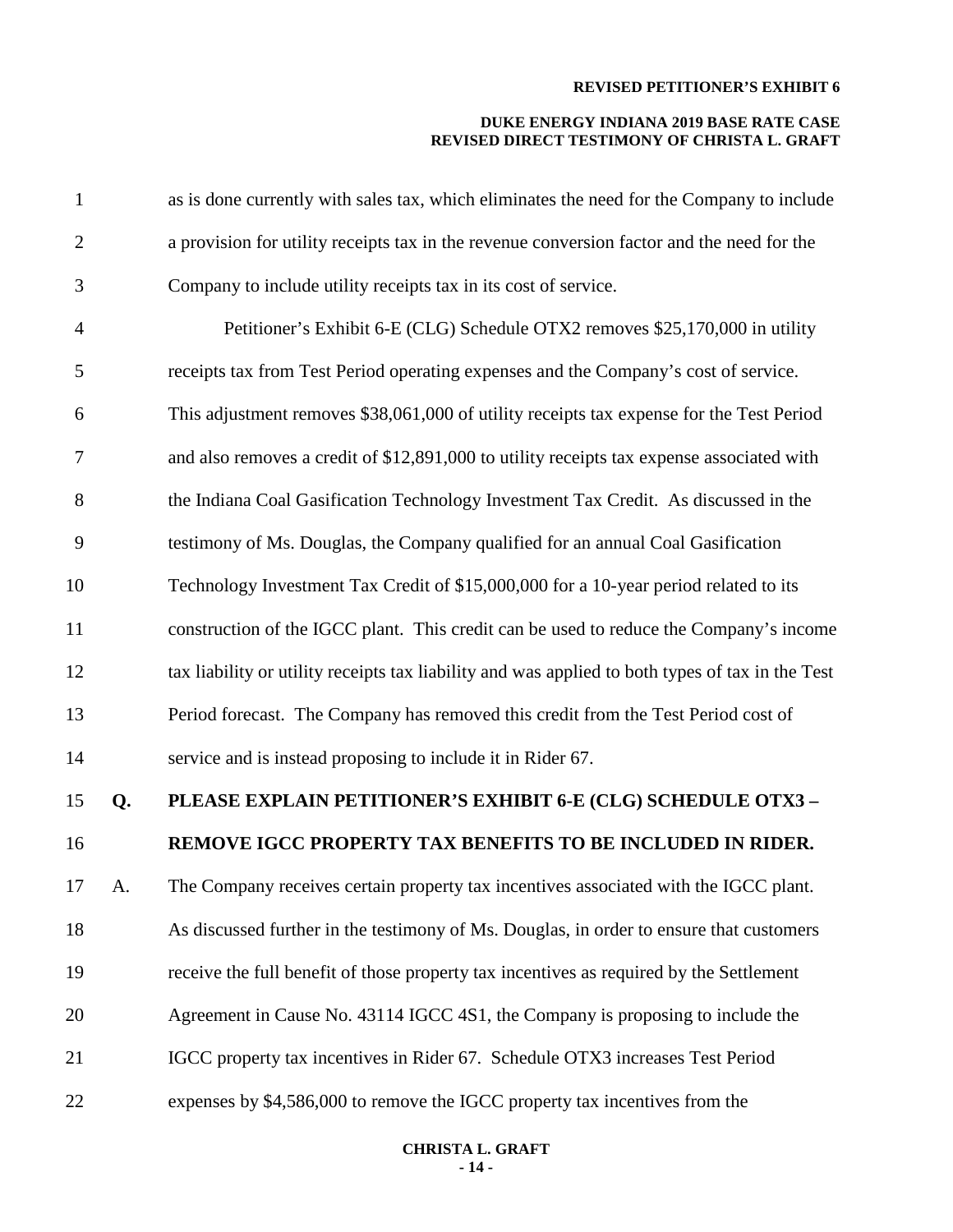| $\mathbf{1}$   |    | development of new base rates. MSFR Workpaper OTX1-CLG supports the calculation           |
|----------------|----|-------------------------------------------------------------------------------------------|
| $\overline{2}$ |    | of this amount.                                                                           |
| 3              | Q. | PLEASE EXPLAIN PETITIONER'S EXHIBIT 6-E (CLG) SCHEDULE OTX4 -                             |
| $\overline{4}$ |    | REMOVE RIDER RELATED PROPERTY TAX DEFERRALS.                                              |
| 5              | A. | Schedule OTX4 increases Test Period operating expenses by \$875,000 to remove the         |
| 6              |    | effect of the deferral of property tax expenses associated with Rider 65 representing     |
| $\tau$         |    | timing differences between when the property tax expense is incurred versus when the      |
| 8              |    | property tax expense is recovered through rider revenues.                                 |
| 9              | Q. | PLEASE EXPLAIN PETITIONER'S EXHIBIT 6-E (CLG) SCHEDULE OTX7-                              |
| 10             |    | REMOVE ENERGY EFFICIENCY COSTS TO REMAIN IN RIDER.                                        |
| 11             | A. | Schedule OTX-7 removes \$215,000 from Test Period operating expenses for energy           |
| 12             |    | efficiency payroll tax expenses that will be recovered via Rider 66 under the Company's   |
| 13             |    | rate proposal, as discussed in the testimony of Ms. Douglas. Costs that will be recovered |
| 14             |    | via riders should be excluded from the development of new base rates.                     |
| 15             | Q. | PLEASE EXPLAIN PETITIONER'S EXHIBIT 6-E (CLG) SCHEDULE OTX8-                              |
| 16             |    | REMOVE TDSIC PAYROLL TAX EXPENSES TO REMAIN IN RIDER.                                     |
| 17             | A. | Schedule OTX8 removes \$250,000 from Test Period operating expenses for TDSIC             |
| 18             |    | payroll tax expenses that will be recovered via Rider 65 under the Company's rate         |
| 19             |    | proposal, as discussed in the testimony of Ms. Douglas. Costs that will be recovered via  |
| 20             |    | riders should be excluded from the development of new base rates.                         |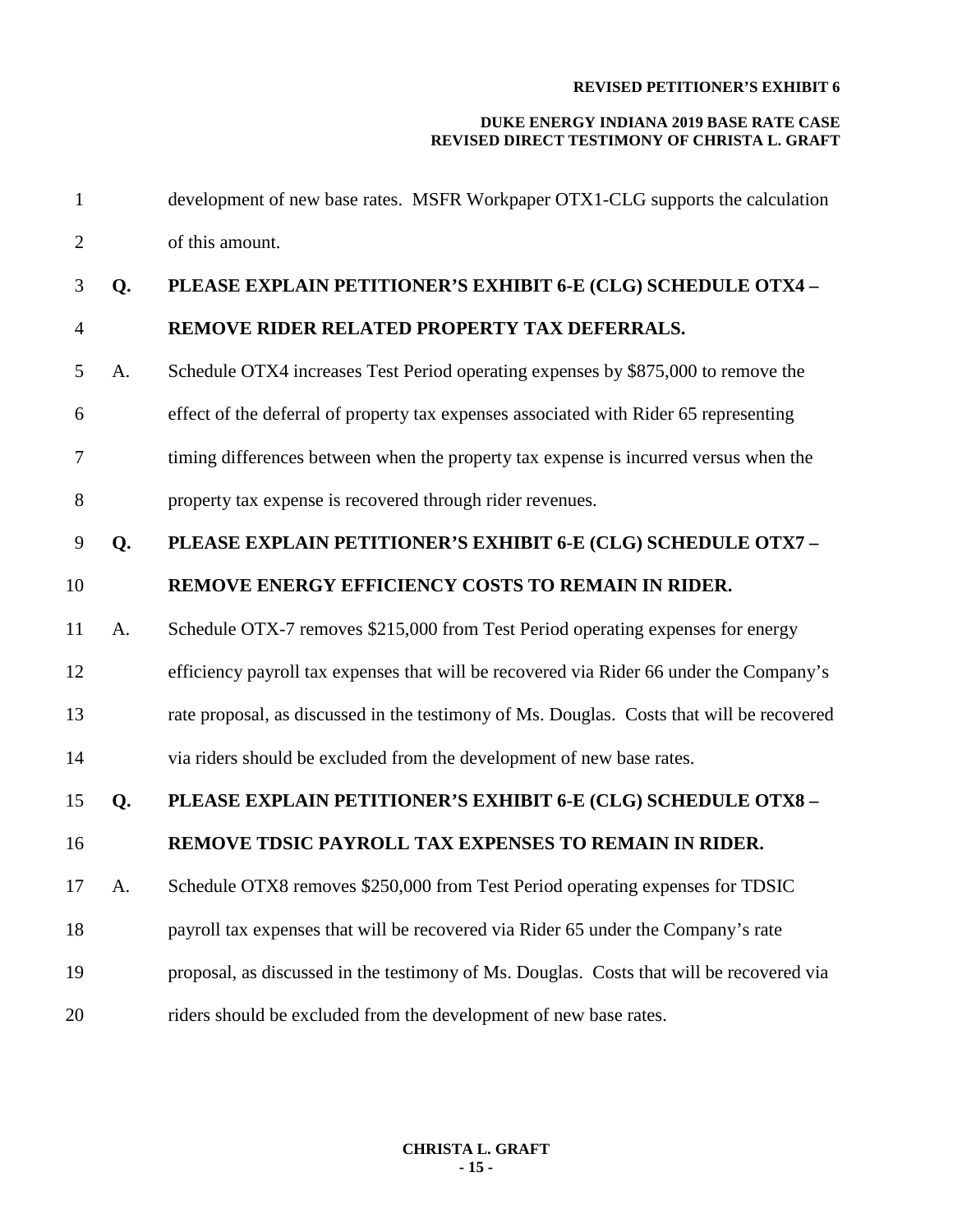#### **DUKE ENERGY INDIANA 2019 BASE RATE CASE REVISED DIRECT TESTIMONY OF CHRISTA L. GRAFT**

# **Q. PLEASE EXPLAIN PETITIONER'S EXHIBIT 6-E (CLG) SCHEDULE OTX13 – REMOVE PAYROLL TAX EXPENSES FOR CUSTOMER CONNECT PROJECT.** A. Schedule OTX13 removes \$154,000 from Test Period operating expenses for payroll tax expenses associated with the development and implementation of the core billing system component of the Customer Connect project. As discussed later in my testimony, the Company is requesting authority to defer payroll tax expenses incurred from 2018 and forward, with carrying costs, associated with the development and implementation of the core billing system component of the Customer Connect project for recovery in a future rate case. **Q. YOU MENTIONED YOU ARE SPONSORING CERTAIN ACCOUNTING EXHIBITS AS PART OF THE MSFR REQUIREMENTS. PLEASE EXPLAIN PETITIONER'S EXHIBIT 6-F (CLG).** A. Petitioner's Exhibit 6-F (CLG) is the calculation of the gross revenue conversion factor for the Test Period. The conversion factor includes a provision for uncollectible accounts expense (0.280%, as calculated on MSFR Workpaper OM2-CLG), public utility fee (0.127%, as calculated on MSFR Workpaper OM1-CLG), state income tax (5.375%, provided by Mr. Panizza and representing the average rate to be in effect for calendar year 2020), and federal income tax (21%, provided by Mr. Panizza). The revenue conversion factor does not include a provision for utility receipts tax. As discussed previously in my testimony, the Company is proposing to collect utility receipts tax as a

#### **CHRISTA L. GRAFT - 16 -**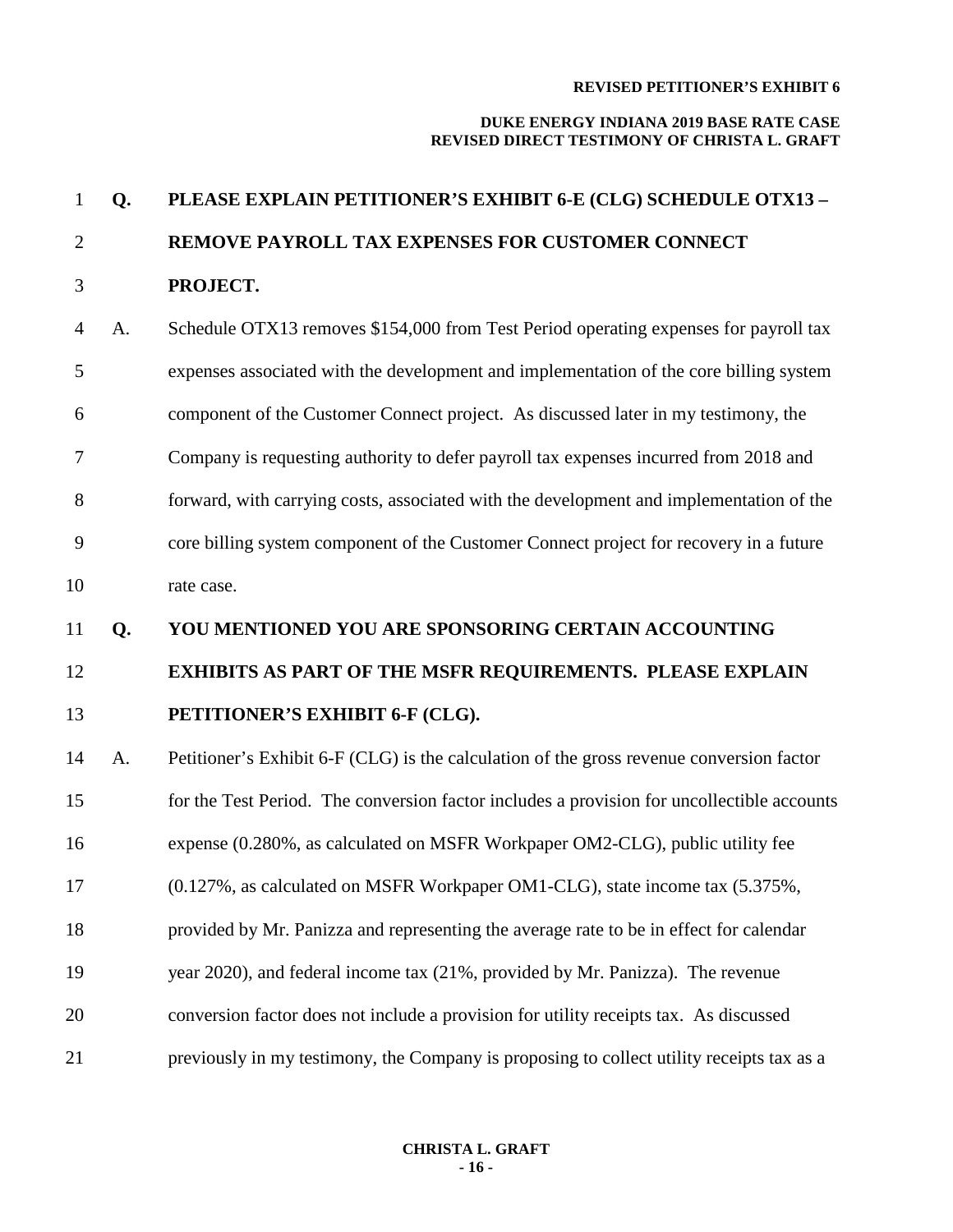| $\mathbf{1}$   |    | separate line item on customer bills rather than embedding it in base rates or rider rates as  |
|----------------|----|------------------------------------------------------------------------------------------------|
| $\overline{2}$ |    | part of the revenue conversion factor and the Company's cost of service.                       |
| 3              |    | <b>III. RATE ADJUSTMENT RIDERS</b>                                                             |
| $\overline{4}$ |    | A. Rider 62, Rider 63, and Rider 71                                                            |
| 5              | Q. | WHAT IS THE COMPANY'S PROPOSAL FOR ITS CURRENT RIDER 62?                                       |
| 6              | A. | The Company is proposing to roll the net book value (original cost investment less             |
| $\tau$         |    | accumulated depreciation) of all in-service ECR plant as of the end of the Test Period         |
| 8              |    | into base rates. In the case of CCR plant, this includes the 60% of in-service plant that is   |
| 9              |    | eligible for rider recovery, as well as the 40% that was deferred for recovery in a            |
| 10             |    | subsequent rate case pursuant to the Settlement Agreement approved in Cause No. 44765          |
| 11             |    | ("CCR Settlement Agreement"). <sup>1</sup> Any ECR plant not in-service at the end of the Test |
| 12             |    | Period will continue to be recovered through Rider 62.                                         |
| 13             |    | The Company is also proposing to consolidate Rider 63 and Rider 71 into Rider                  |
| 14             |    | 62, as discussed further below, and is proposing to reconcile all components of the            |
| 15             |    | consolidated Rider 62 at the rate class level, including reconciliation of the return on       |
| 16             |    | investment. Currently, the Company does not reconcile the return on investment in Rider        |
| 17             |    | 62 and reconciles Rider 63 and Rider 71 in total.                                              |

<span id="page-16-0"></span><sup>&</sup>lt;sup>1</sup> In addition to the net book value of the 40% amount of in-service CCR plant, the Company is including the projected end of Test Period balances of deferred depreciation and post-in-service carrying costs on the 40% of investment, as well as the 20% of deferred O&M and associated carrying costs, in rate base. The deferrals are all consistent with Ind. Code § 8-1-8.4 ("Federal Mandates Statute") and Commission Orders in Cause No. 44765 and Cause No. 42061 ECR. See Petitioner's Exhibit 4-F (DLD) Schedule RB4 for regulatory asset balances for these items that are being included in rate base.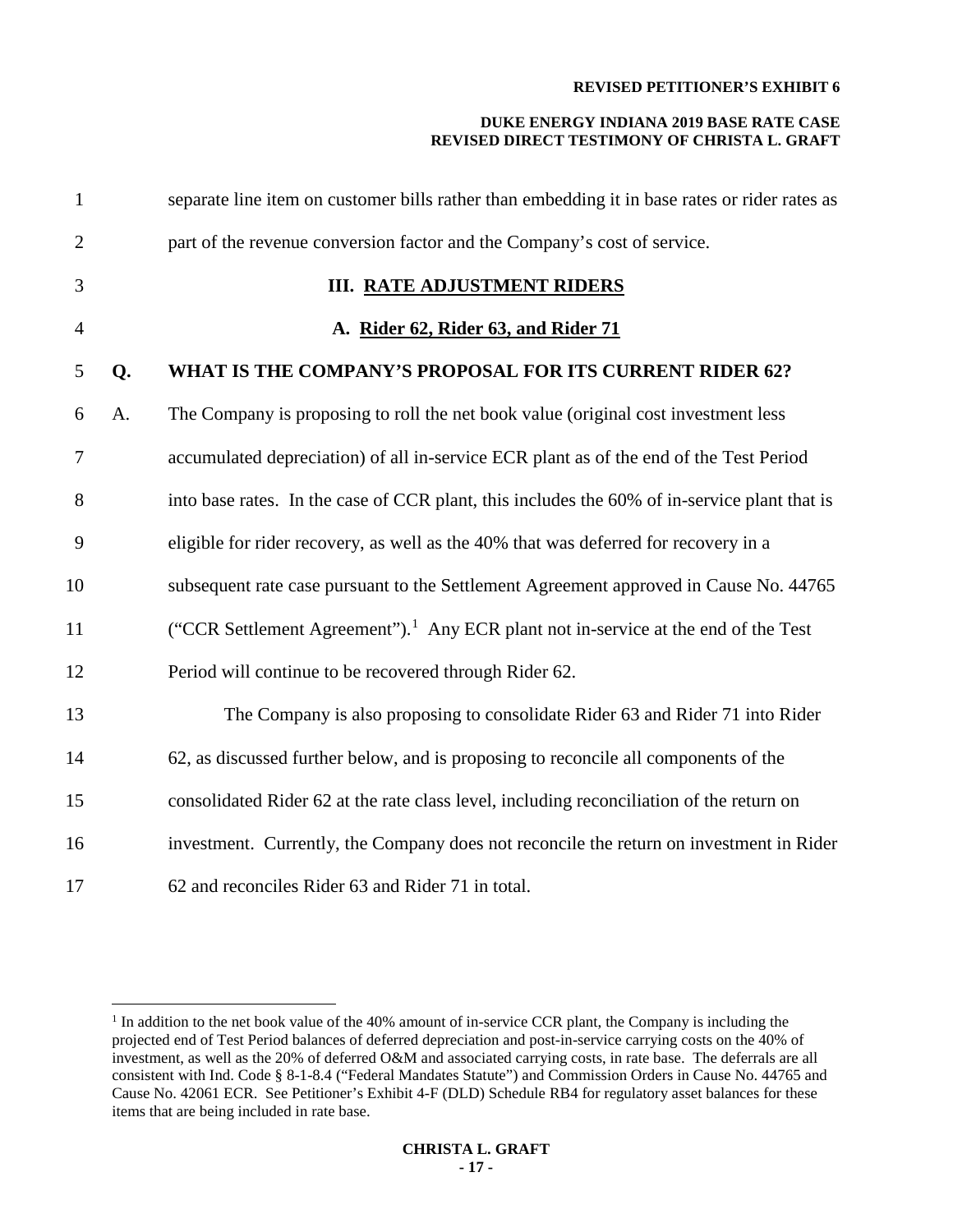#### **DUKE ENERGY INDIANA 2019 BASE RATE CASE REVISED DIRECT TESTIMONY OF CHRISTA L. GRAFT**

# 1 **Q. WHAT IS THE COMPANY'S PROPOSAL FOR ITS CURRENT RIDER 63 AND**  2 **CONSOLIDATION OF RIDER 63 INTO RIDER 62?**

3 A. Ms. Sieferman supports the Company's request for a regulatory asset for its native  $SO<sub>2</sub>$ 4 emission allowance inventory balance. Under this proposal, native  $SO_2$  emission allowance costs would no longer be tracked through Rider 63. The Company does not expect to incur any additional consumption expense for native  $SO<sub>2</sub>$  emission allowances. 7 There is no consumption expense built into base rates for native  $NO<sub>x</sub>$  emission 8 allowances either, but there may be future native  $NO<sub>x</sub>$  emission allowance consumption 9 expense. The Company may also have gains or losses on the sale of native  $SO_2$  or  $NO_x$  emission allowances. The Company is proposing to discontinue the use of Rider 63 going forward and to instead include any native emission allowance consumption expense or gains or losses on the sale of native emission allowances in the consolidated Rider 62. Any final reconciliation needed associated with the current Rider 63 will be included in the first consolidated Rider 62 filing following the approval of new base rates in this proceeding.

16 **Q. WHAT IS THE COMPANY'S PROPOSAL FOR ITS CURRENT RIDER 71 AND**  17 **CONSOLIDATION OF RIDER 71 INTO RIDER 62?**

18 A. The Company is proposing to roll the Test Period level of depreciation expense

19 associated with the in-service ECR plant, reagent O&M, and non-reagent O&M into base

- 20 rates. In the case of depreciation expense for CCR plant, this includes the 60%
- 21 associated with in-service plant that is eligible for rider recovery, as well as the 40% that
- 22 was deferred for recovery in a subsequent rate case pursuant to the CCR Settlement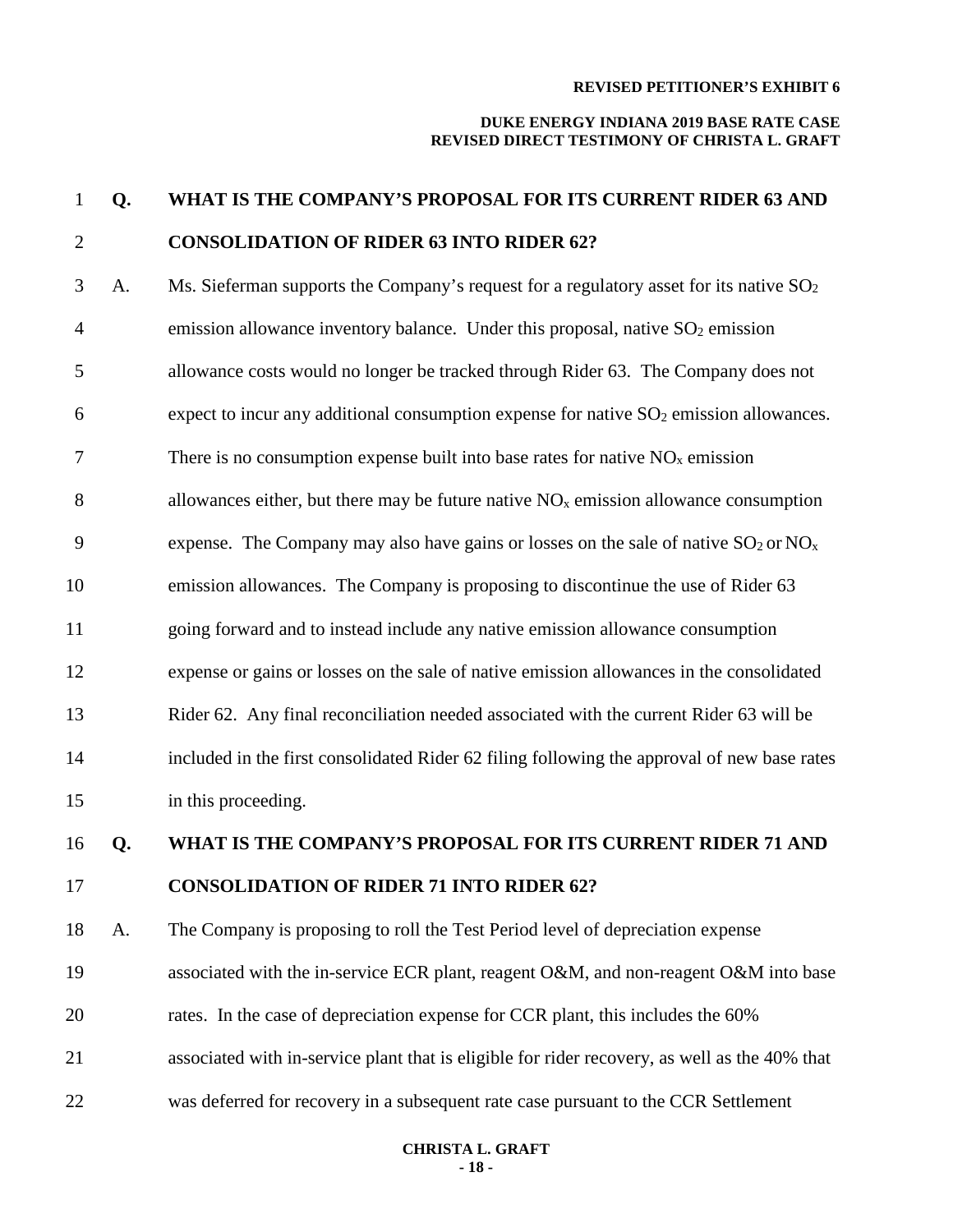| $\mathbf{1}$     |    | Agreement. In the case of O&M for CCR plant, this includes the 80% associated eligible      |
|------------------|----|---------------------------------------------------------------------------------------------|
| $\mathbf{2}$     |    | for rider recovery, as well as the 20% that was deferred for recovery in a subsequent rate  |
| 3                |    | case pursuant to the Federal Mandates Statute. Depreciation expense associated with         |
| $\overline{4}$   |    | ECR plant not in-service at the end of the Test Period will be recovered through the        |
| 5                |    | consolidated Rider 62 once such plant is placed in-service. Any final reconciliation        |
| 6                |    | needed associated with the current Rider 71 will be included in the first consolidated      |
| $\boldsymbol{7}$ |    | Rider 62 filing following the approval of new base rates in this proceeding.                |
| 8                |    | In addition, the Company is proposing to track certain reagent costs, both above            |
| 9                |    | and below the amount in base rates, in the consolidated Rider 62.                           |
| 10               | Q. | PLEASE ELABORATE ON WHY THE COMPANY IS PROPOSING TO TRACK                                   |
|                  |    |                                                                                             |
| 11               |    | CERTAIN REAGENT COSTS IN THE CONSOLIDATED RIDER 62.                                         |
| 12               | A. | As discussed in the testimony of Duke Energy Indiana witness Mr. James Michael              |
| 13               |    | Mosley, the Company experiences variability with respect to reagent costs in many ways.     |
| 14               |    | Mr. Mosley states that consumption of reagents varies directly with output of the           |
| 15               |    | generating stations and with coal quality and explains that commodity prices and            |
| 16               |    | transportation prices are also variable in nature. Given this variability, the Company is   |
| 17               |    | proposing to track costs for the reagents listed in Mr. Mosley's Table 11, both above and   |
| 18               |    | below the amount in base rates, in the consolidated Rider 62. This will protect customers   |
| 19               |    | to the extent actual reagent costs are less than the amount in base rates but also protects |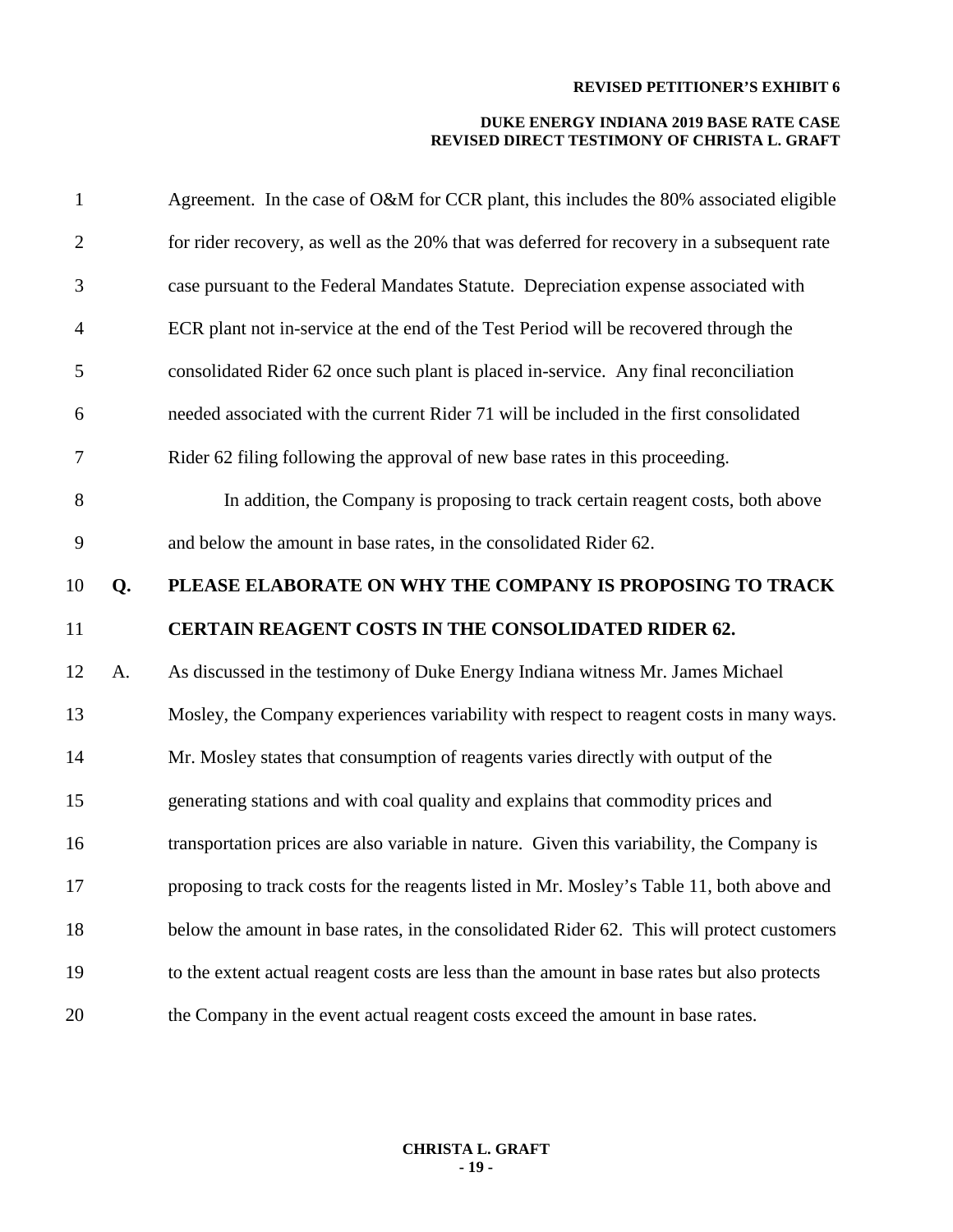#### **DUKE ENERGY INDIANA 2019 BASE RATE CASE REVISED DIRECT TESTIMONY OF CHRISTA L. GRAFT**

# **Q. UNDER THE COMPANY'S PROPOSAL, ARE THERE ANY ITEMS INCLUDED CURRENTLY IN RIDER 62, RIDER 63, AND RIDER 71 THAT WILL NOT BE INCLUDED IN BASE RATES?** A. Yes. The Company is proposing that the 80% portion of CCR plan development costs and post-in-service carrying costs associated with the 60% of in-service CCR plant that is eligible for rider recovery continue to be tracked in the consolidated Rider 62. At the end of the Test Period, these items will have remaining amortization periods of one year or less. Therefore, it is more administratively efficient for the Company to complete recovery of these costs through the consolidated Rider 62. The consolidated Rider 62 is reconciled, and when amortization is complete, the Company can simply remove these costs from the tracker. **Q. HOW DOES THE COMPANY'S PROPOSAL TO DISCONTINUE ITS RIDER 61 IMPACT THE CONSOLIDATED RIDER 62?**  A. As discussed further in the testimony of Ms. Douglas, the Company is proposing to include IGCC investment and operating expenses in the development of base rates and to discontinue its Rider 61 thereafter. The Settlement Agreement approved by the Commission in its order in Cause No. 43114 IGCC 17 ("IGCC 17 Settlement Agreement" and "IGCC 17 Order") provides for the final reconciliation of Rider 61 to be included in the first practicable ECR Rider filing following the Commission's issuance of an order in this base rate proceeding. Additionally, Rider 61 rates currently include amortization of a regulatory asset for IGCC retail jurisdictional operating costs ("IGCC Regulatory Asset"). An initial

#### **CHRISTA L. GRAFT - 20 -**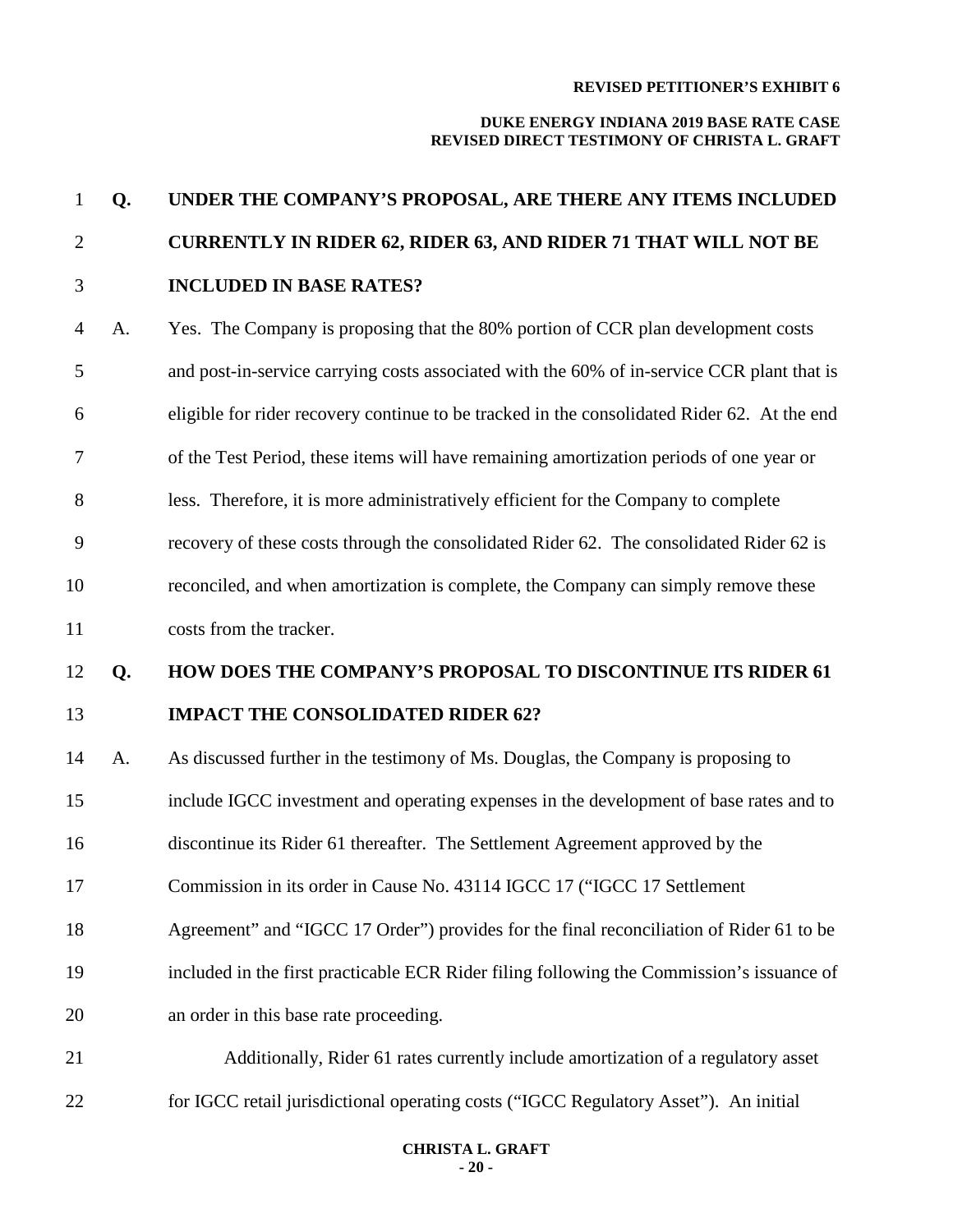#### **DUKE ENERGY INDIANA 2019 BASE RATE CASE REVISED DIRECT TESTIMONY OF CHRISTA L. GRAFT**

| $\mathbf{1}$   |    | annual amortization amount of \$20 million was established in the Settlement Agreement        |
|----------------|----|-----------------------------------------------------------------------------------------------|
| $\mathbf{2}$   |    | approved by the Commission in Consolidated Cause No. 43114 IGCC 15. The                       |
| 3              |    | Commission's approval of the IGCC 17 Settlement Agreement in its IGCC 17 Order                |
| $\overline{4}$ |    | reduced the annual amortization amount to \$10 million for the three-year period              |
| 5              |    | following the effective date of IGCC 17 rates (July 2019 – June 2022). The parties to the     |
| 6              |    | IGCC 17 Settlement Agreement agreed that the Company would propose in its next base           |
| 7              |    | rate case that base rates be set using the original \$20 million of annual amortization, with |
| 8              |    | a \$10 million annual credit in the ECR Rider (or \$5 million in each semi-annual             |
| 9              |    | proceeding) to ensure that customers receive the benefit of the entire \$30 million           |
| 10             |    | reduction in IGCC Regulatory Asset amortization (\$10 million annually for three years).      |
| 11             | Q. | IS THE COMPANY'S RATEMAKING PROPOSAL FOR THE CONSOLIDATED                                     |
|                |    |                                                                                               |
| 12             |    | <b>RIDER 62 REASONABLE?</b>                                                                   |
| 13             | A. | Yes. The Company's proposal is consistent with past practice in Indiana to subsequently       |
| 14             |    | include in base rates in-service plant receiving construction work in progress ("CWIP")       |
| 15             |    | ratemaking treatment via a tracker. Continuing to track any ECR plant that is not in-         |
| 16             |    | service at the end of the Test Period and the related depreciation expense is consistent      |
| 17             |    | with prior Commission orders allowing timely recovery of such costs. The Company's            |
| 18             |    | proposal to track reagent O&M both above and below the amount in base rates ensures           |
| 19             |    | that customer rates reflect actual expenses incurred for this variable cost.                  |
| 20             |    | As it relates to CCR plant, the Company's proposed treatment is in accordance                 |
| 21             |    | with the terms of the CCR Settlement Agreement and the Federal Mandates Statute. As it        |

#### **CHRISTA L. GRAFT - 21 -**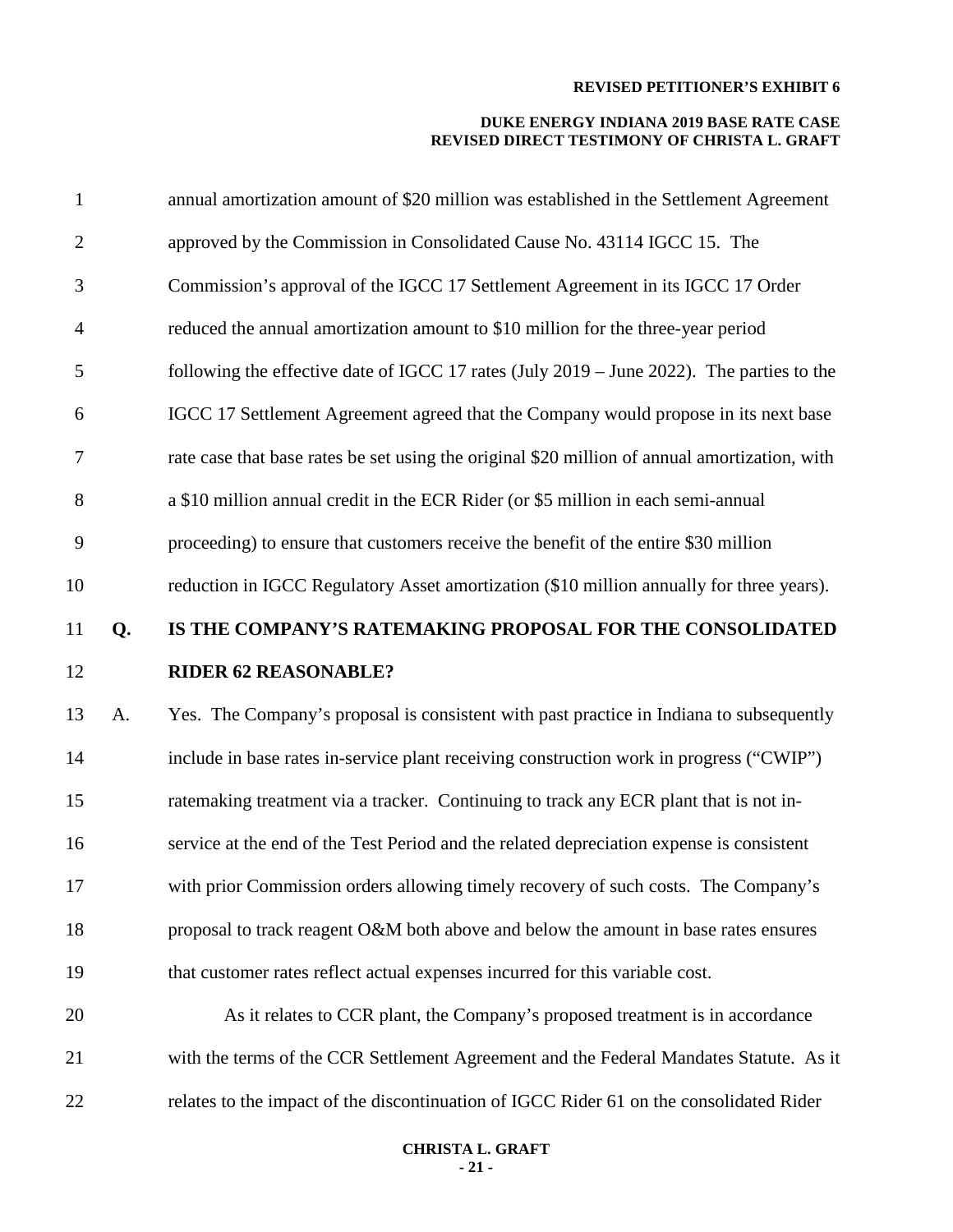| $\mathbf{1}$   |    | 62, the Company's proposed treatment is in accordance with the terms of the IGCC 17       |
|----------------|----|-------------------------------------------------------------------------------------------|
| $\overline{2}$ |    | Settlement Agreement.                                                                     |
| 3              | Q. | HOW WILL COSTS BE ALLOCATED TO RETAIL RATE GROUPS IN THE                                  |
| $\overline{4}$ |    | <b>CONSOLIDATED RIDER 62?</b>                                                             |
| 5              | A. | Currently, the revenue requirement for Rider 62 and Rider 71 are allocated to retail rate |
| 6              |    | groups based upon production demand, and the revenue requirement for Rider 63 is          |
| 7              |    | allocated to retail rate groups using a production energy allocator. Under the Company's  |
| 8              |    | proposal for the consolidated Rider 62, return on investment, depreciation expense, and   |
| 9              |    | post-in-service carrying costs will be allocated to retail rate groups based upon         |
| 10             |    | production demand. O&M costs will be allocated to retail rate groups using a production   |
| 11             |    | energy allocator.                                                                         |
| 12             | Q. | HOW WILL THE COMPANY IMPLEMENT THE CHANGES TO REFLECT                                     |
| 13             |    | THE CONSOLIDATED RIDER 62 ONCE NEW BASE RATES ARE                                         |
|                |    |                                                                                           |
| 14             |    | <b>APPROVED?</b>                                                                          |
| 15             | А. | At the time of implementation of the new base rates resulting from this proceeding, the   |
| 16             |    | Company will file revised rate schedules resetting the then-current rates to:             |
| 17             |    | • Provide consolidated Rider 62 factors while setting Rider 63 and Rider 71               |
| 18             |    | rates to zero;                                                                            |
| 19             |    | Remove the investment, O&M, and depreciation expense amounts included in                  |
| 20             |    | base rates;                                                                               |
| 21             |    | Include a \$10 million annual credit associated with the reduction in IGCC                |
| 22             |    | Regulatory Asset amortization per the IGCC 17 Settlement Agreement;                       |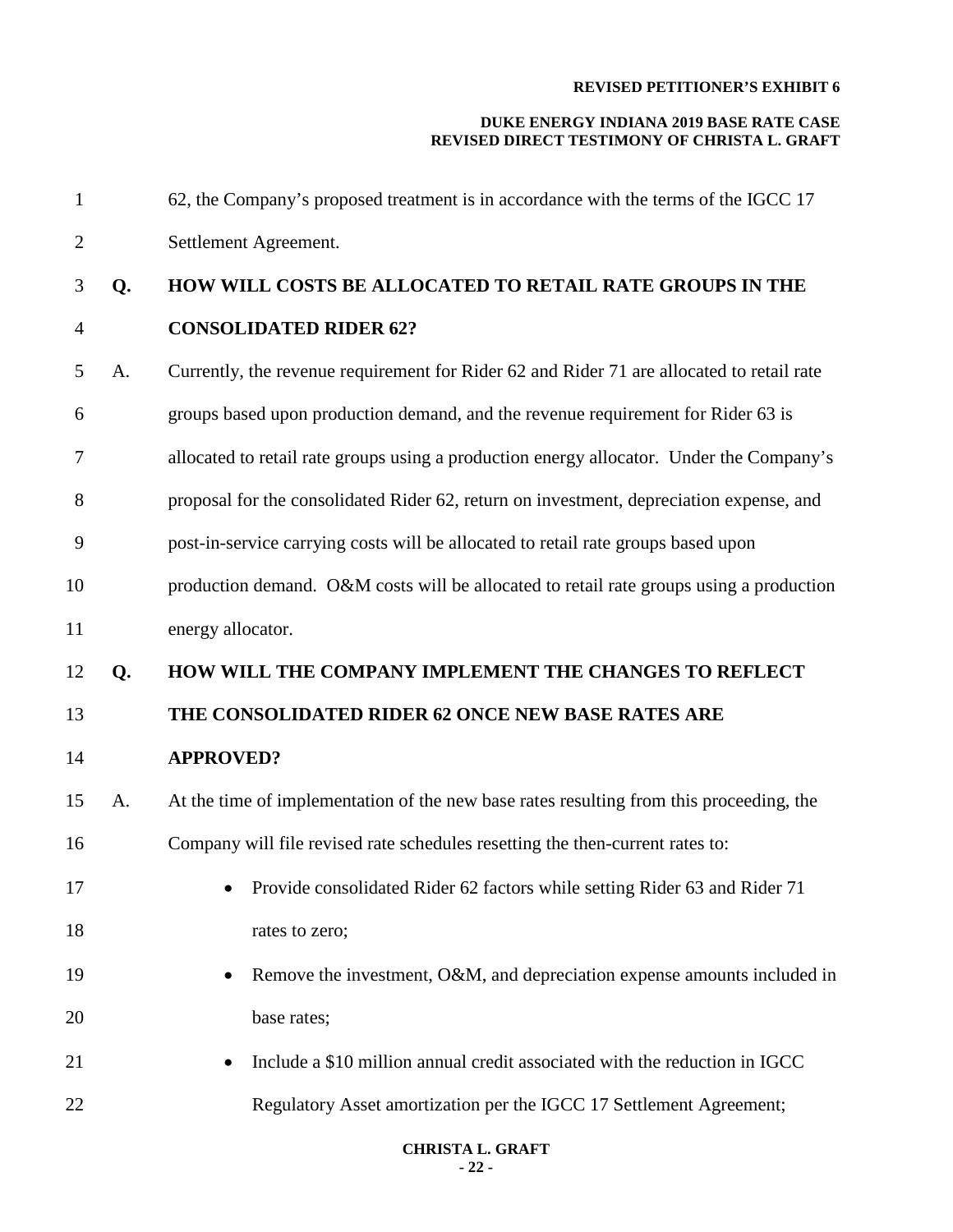#### **DUKE ENERGY INDIANA 2019 BASE RATE CASE REVISED DIRECT TESTIMONY OF CHRISTA L. GRAFT**

| $\mathbf{1}$   |    | Change the ROE used in the cost of capital calculation to the ROE approved                     |
|----------------|----|------------------------------------------------------------------------------------------------|
| $\overline{2}$ |    | in this proceeding;                                                                            |
| 3              |    | Update the revenue conversion factors to reflect the provision for                             |
| $\overline{4}$ |    | uncollectible accounts expense and public utility fee approved in this                         |
| 5              |    | proceeding and remove the provision for utility receipts tax; and                              |
| 6              |    | Change the allocation of costs to rate classes used in the calculation of rates to             |
| 7              |    | use the final approved production demand and energy allocators, as                             |
| 8              |    | applicable, from this proceeding.                                                              |
| 9              |    | This will be done concurrently with the filing of the new base rate tariffs, with both base    |
| 10             |    | rates and rider rate changes to be implemented on a service-rendered basis.                    |
| 11             | Q. | ARE YOU PROPOSING ANY OTHER CHANGES TO THE RIDER 62 TARIFF?                                    |
| 12             | A. | Yes. In addition to the changes described above, the Company is also proposing some            |
| 13             |    | minor cosmetic and format changes for consistency across its various rider and rate tariffs    |
| 14             |    | and will reset the tariff numbering. Copies of the clean and red-lined revised tariff sheets   |
| 15             |    | for the consolidated Rider 62 are attached to my testimony as Petitioner's Exhibit 6-G         |
| 16             |    | (CLG) and 6-H (CLG). They are also included with the complete set of base rate and             |
| 17             |    | other rider tariffs that are filed with the testimony of Mr. Flick as Petitioner's Exhibit 9-A |
| 18             |    | (RAF) (clean) and 9-B (RAF) (red-lined). As discussed in more detail by Ms. Douglas, a         |
| 19             |    | complete set of all revised tariff pages will be filed for Commission approval with the        |
| 20             |    | Step 1 Base Rate Compliance filing in mid-2020, reflecting the changes in the then-            |
| 21             |    | current rates due to the Commission's findings related to base rates and including the use     |
| 22             |    | of the allocation factors approved in this proceeding.                                         |

#### **CHRISTA L. GRAFT - 23 -**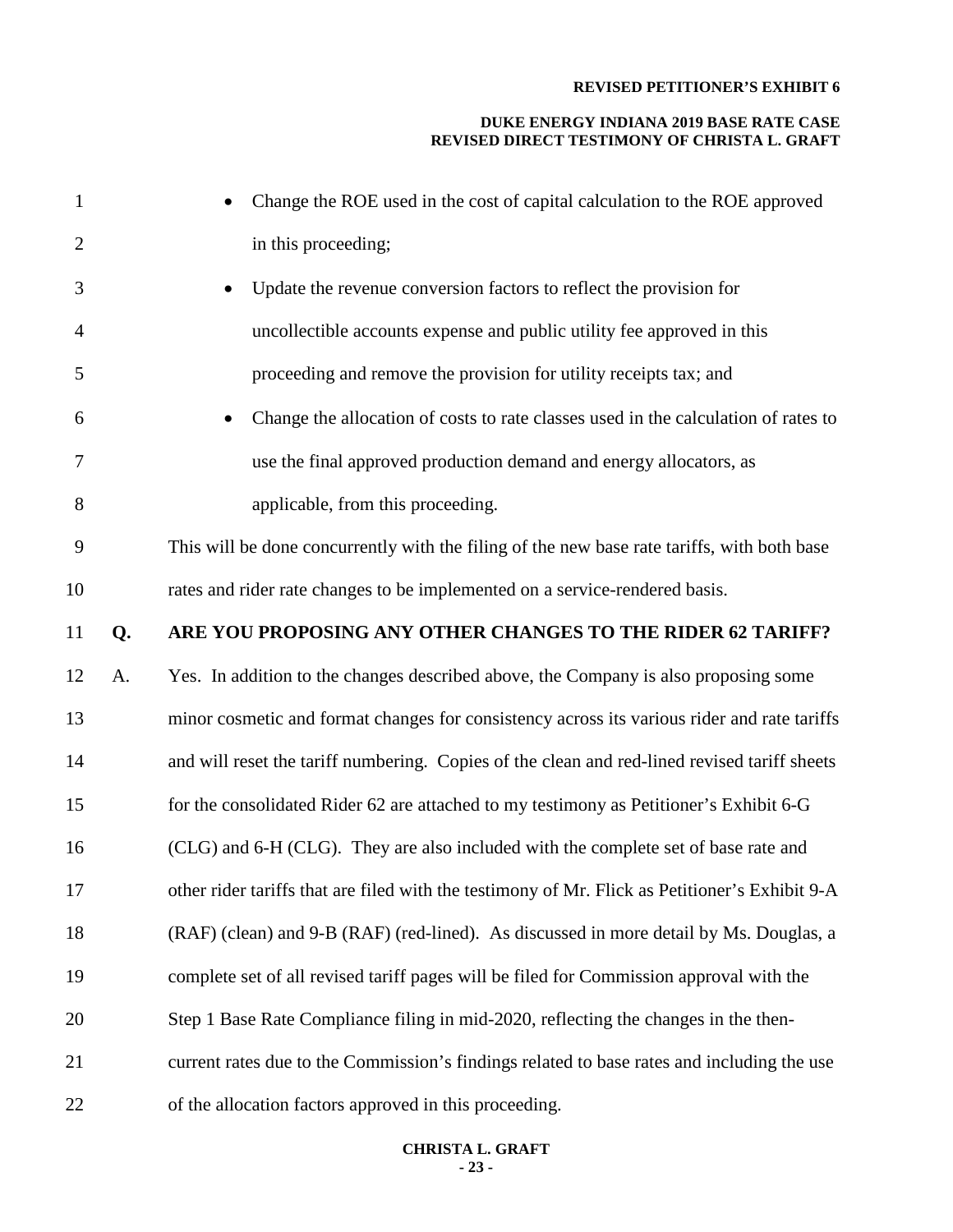#### **DUKE ENERGY INDIANA 2019 BASE RATE CASE REVISED DIRECT TESTIMONY OF CHRISTA L. GRAFT**

 **B. Rider 72 Q. WHAT CHANGES IS THE COMPANY PROPOSING TO RIDER 72?** A. The Company is proposing to roll the net book value (original cost investment less accumulated depreciation) of all in-service FMCA plant as of the end of the Test Period into base rates, along with the associated depreciation expense. The Company is also proposing to roll the Test Period level of FMCA O&M into base rates. This includes the 80% of in-service plant and expenses that are eligible for inclusion in the FMCA rider, as well as the 20% of in-service plant and expenses that were deferred for recovery in a 9 subsequent rate case pursuant to the Federal Mandates Statute.<sup>[2](#page-23-0)</sup> Any FMCA plant not in- service at the end of the Test Period will continue to be recovered through Rider 72. Depreciation expense associated with FMCA plant not in-service at the end of the Test Period will be recovered through Rider 72 once such plant is placed in-service. Any final reconciliation needed will be included in the first Rider 72 filing following the approval of new base rates in this proceeding. Currently, Rider 72 primarily recovers costs associated with North American Electric Reliability Corporation ("NERC") cybersecurity requirements, which are constantly evolving and expanding. Therefore, even though the Company is moving the Test Period level of costs into base rates, it is proposing to continue Rider 72 in order to

<span id="page-23-0"></span><sup>&</sup>lt;sup>2</sup> In addition to the net book value of the 20% amount of in-service FMCA plant, the Company is including the projected end of Test Period balances of deferred depreciation and post-in-service carrying costs on the 20% of investment, as well as the 20% of deferred O&M and associated carrying costs, in rate base. These deferrals are consistent with the Federal Mandates Statute and previous Commission Orders in Cause Nos. 44367, 44367 FMCA 1, 44367 FMCA 2, and 44367 FMCA 3. Cause No. 44367 FMCA 4 is currently pending. See Petitioner's Exhibit 4-F (DLD) Schedule RB4 for regulatory asset balances for these items that are being included in rate base.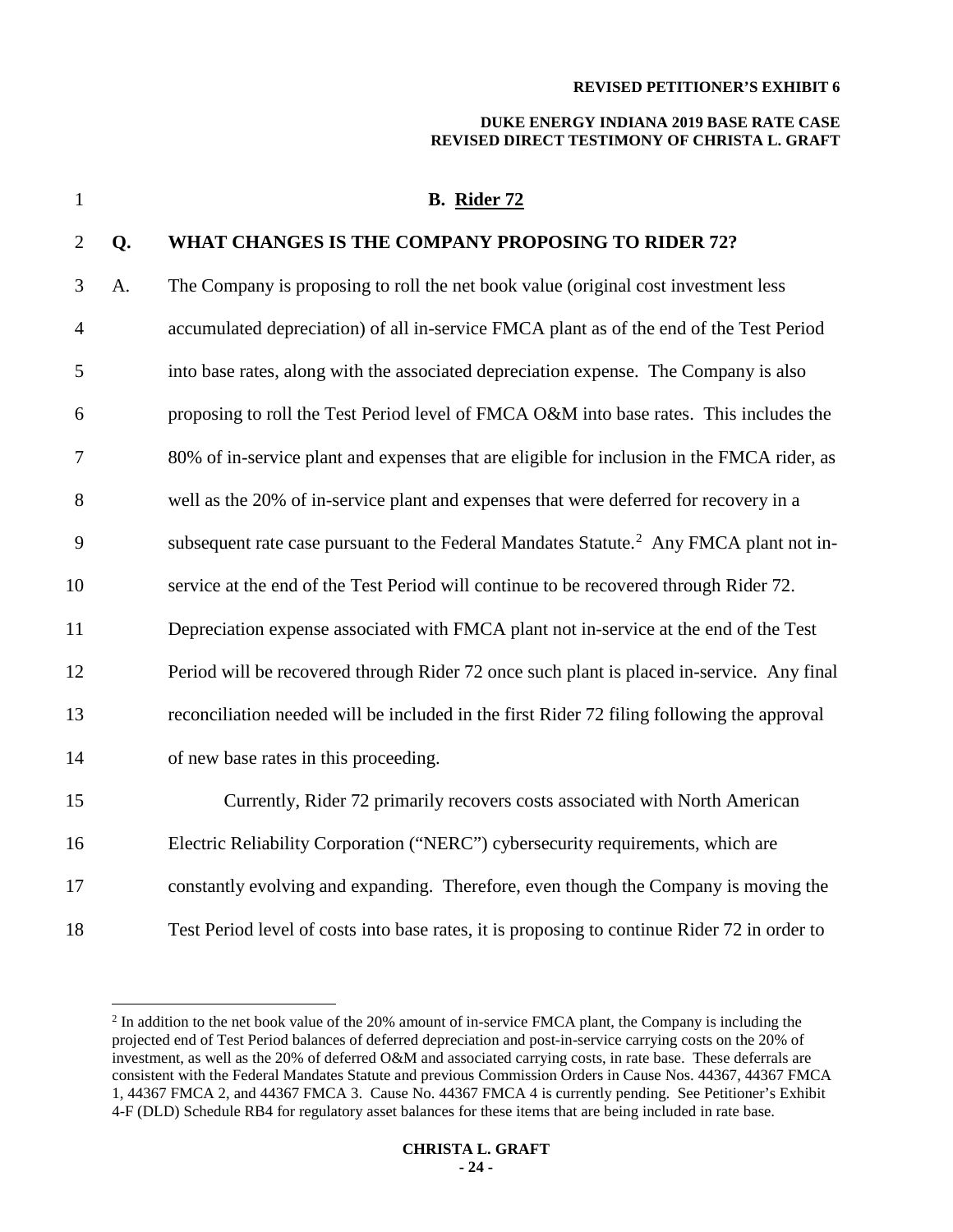| $\mathbf{1}$   |    | have a ready mechanism via which to track likely future NERC cybersecurity costs, as        |
|----------------|----|---------------------------------------------------------------------------------------------|
| $\overline{2}$ |    | well as any other federally mandated costs.                                                 |
| 3              | Q. | UNDER THE COMPANY'S PROPOSAL, ARE THERE ANY ITEMS INCLUDED                                  |
| $\overline{4}$ |    | <b>CURRENTLY IN RIDER 72 THAT WILL NOT BE INCLUDED IN BASE</b>                              |
| 5              |    | <b>RATES?</b>                                                                               |
| 6              | A. | Yes. The Company is proposing that the post-in-service carrying costs associated with       |
| 7              |    | the 80% of in-service FMCA plant that is eligible for rider recovery continue to be         |
| 8              |    | recovered in the FMCA Rider rather than in base rates. In each annual FMCA filing, the      |
| 9              |    | post-in-service carrying costs accrued in the prior year are included for recovery over the |
| 10             |    | one-year period the rider rates will be in effect. Post-in-service carrying costs accrued   |
| 11             |    | vary from year to year depending on the nature of capital work completed and the            |
| 12             |    | associated in-service dates. To ensure proper cost recovery, the Company is proposing to    |
| 13             |    | recover these costs through Rider 72.                                                       |
| 14             | Q. | IS THE COMPANY'S RATEMAKING PROPOSAL FOR RIDER 72                                           |
| 15             |    | <b>REASONABLE?</b>                                                                          |
| 16             | A. | Yes. The Company's proposal is consistent with past practice in Indiana to subsequently     |
| 17             |    | include in base rates in-service plant receiving CWIP ratemaking treatment via a tracker    |
| 18             |    | and is in accordance with the Federal Mandates Statute. Continuing to track any FMCA        |
| 19             |    | plant that is not in-service at the end of the Test Period and the related depreciation     |
| 20             |    | expense is consistent with prior Commission orders allowing timely recovery of such         |
| 21             |    | costs.                                                                                      |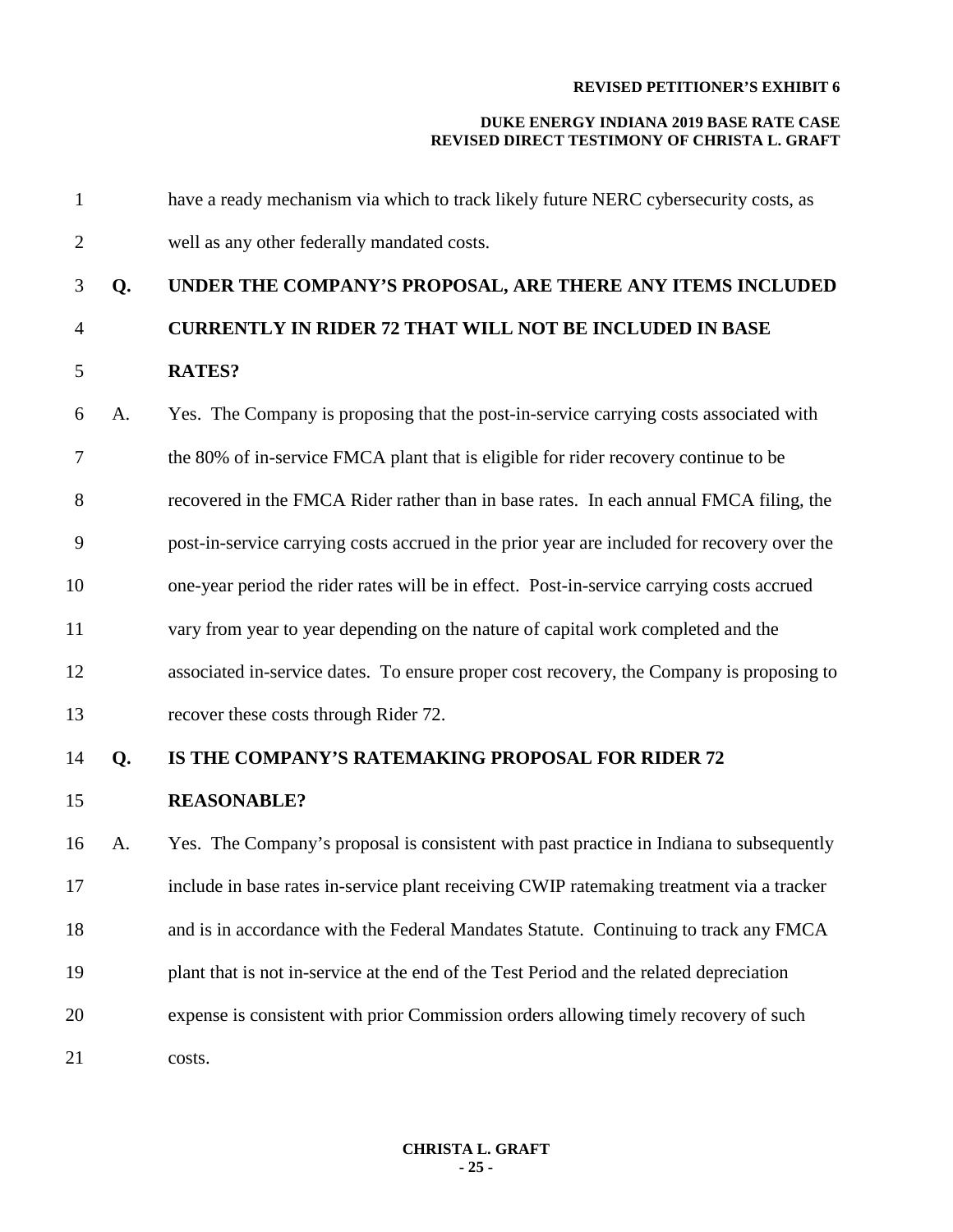| $\mathbf{1}$   | Q. | HOW WILL THE COMPANY IMPLEMENT THE CHANGES TO THE FMCA                                      |
|----------------|----|---------------------------------------------------------------------------------------------|
| $\overline{2}$ |    | RIDER ONCE NEW BASE RATES ARE APPROVED?                                                     |
| 3              | A. | At the time of implementation of the new base rates resulting from this proceeding, the     |
| 4              |    | Company will file revised rate schedules resetting the then-current rates to:               |
| 5              |    | Remove the investment, O&M, and depreciation expense amounts included in                    |
| 6              |    | base rates;                                                                                 |
| 7              |    | Change the ROE used in the cost of capital calculation to the ROE approved                  |
| 8              |    | in this proceeding;                                                                         |
| 9              |    | Update the revenue conversion factors to reflect the provision for                          |
| 10             |    | uncollectible accounts expense and public utility fee approved in this                      |
| 11             |    | proceeding and remove the provision for utility receipts tax; and,                          |
| 12             |    | Change the allocation of costs to rate classes used in the calculation of rates to          |
| 13             |    | use the final approved retail production and transmission plant allocator from              |
| 14             |    | this proceeding.                                                                            |
| 15             |    | This will be done concurrently with the filing of the new base rate tariffs, with both base |
| 16             |    | rates and rider rate changes to be implemented on a service-rendered basis.                 |
| 17             | Q. | ARE YOU PROPOSING ANY CHANGES TO THE CURRENT FMCA RIDER                                     |
| 18             |    | <b>TARIFF?</b>                                                                              |
| 19             | A. | Yes. The Company is proposing some minor cosmetic and format changes for                    |
| 20             |    | consistency across its various rider and rate tariffs and will reset the tariff numbering.  |
| 21             |    | Copies of the red-lined and clean revised tariff sheets for the FMCA Rider are attached to  |
| 22             |    | my testimony as Petitioner's Exhibit 6-I (CLG) and 6-J (CLG). They are also included        |
|                |    |                                                                                             |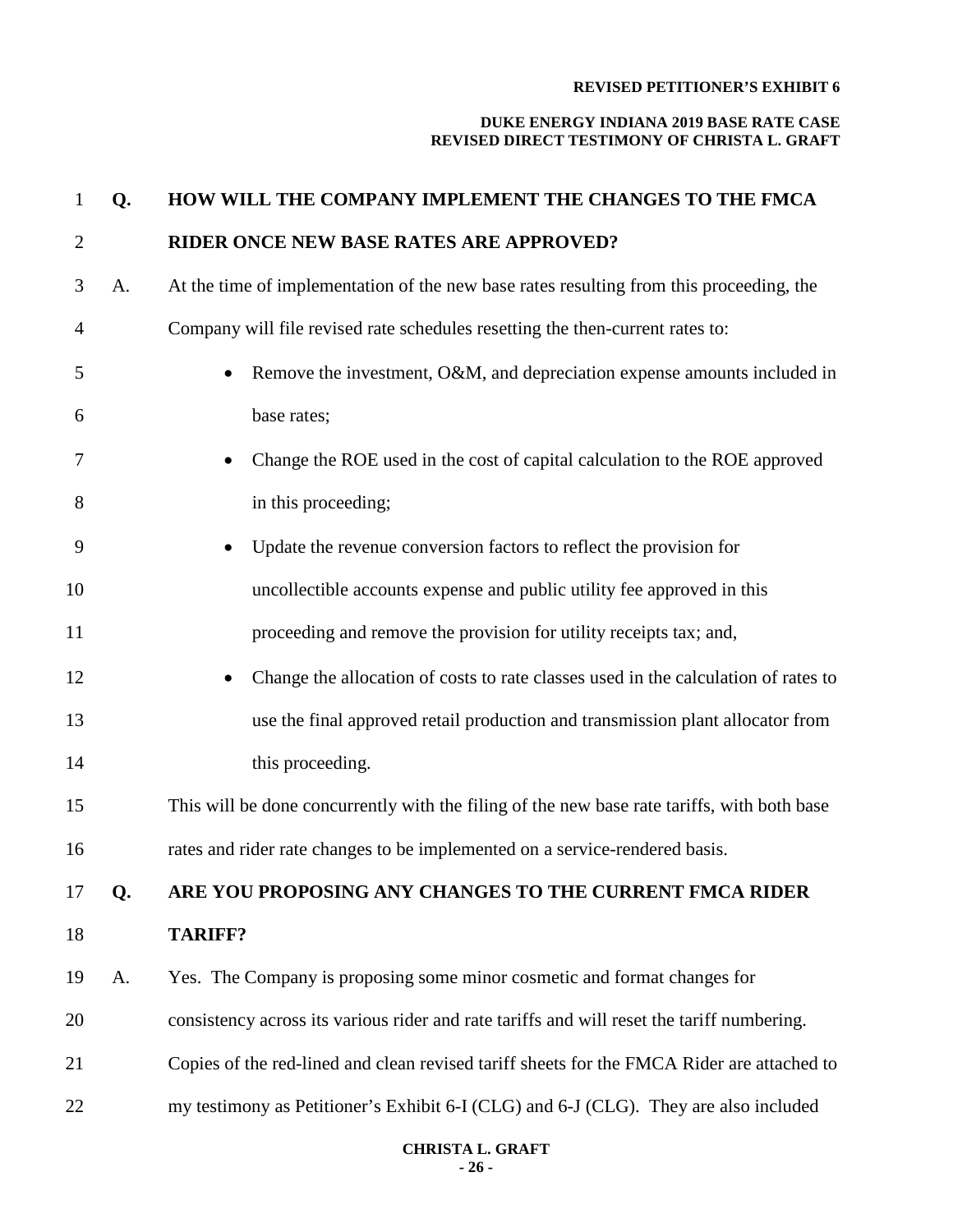| $\mathbf{1}$   |    | with the complete set of base rate and other rider tariffs that are filed with the testimony |
|----------------|----|----------------------------------------------------------------------------------------------|
| $\overline{2}$ |    | of Mr. Flick as Petitioner's Exhibit 9-A (RAF) (clean) and 9-B (RAF) (red-lined). As         |
| 3              |    | discussed in more detail by Ms. Douglas, a complete set of all revised tariff pages will be  |
| 4              |    | filed for Commission approval with the Step 1 Base Rate Compliance filing in mid-2020,       |
| 5              |    | reflecting the changes in the then-current rates due to the Commission's findings related    |
| 6              |    | to base rates and including the use of the allocation factors approved in this proceeding.   |
| 7              |    | IV. DEFERRAL AND COST RECOVERY REQUESTS                                                      |
| 8              |    | A. Customer Connect                                                                          |
| 9              | Q. | WHAT IS THE COMPANY'S CUSTOMER CONNECT PROJECT?                                              |
| 10             | A. | As discussed in the testimony of Duke Energy Indiana witness Ms. Retha I. Hunsicker,         |
| 11             |    | the Company is deploying a new customer platform as part of its customer information         |
| 12             |    | system consolidation project known as Customer Connect. Customer Connect is a multi-         |
| 13             |    | year, multi-jurisdictional project that will allow the Company to deliver a customer         |
| 14             |    | experience that will simplify, strengthen and advance its ability to serve customers.        |
| 15             | Q. | WHAT IS THE PROJECTED COST OF THE CUSTOMER CONNECT                                           |
| 16             |    | PROJECT TO THE COMPANY?                                                                      |
| 17             | A. | As discussed by Ms. Hunsicker, the projected cost of Customer Connect to Duke Energy         |
| 18             |    | Indiana is approximately \$90-\$95 million over the 2016-2023 time period, which is          |
| 19             |    | comprised of approximately half capital spend and half O&M and payroll tax spend.            |
| 20             | Q. | HOW DOES THE COMPANY PROPOSE TO RECOVER THE CAPITAL COSTS                                    |
| 21             |    | FOR THE CUSTOMER CONNECT PROJECT?                                                            |
| 22             | A. | There are multiple components to the capital portion of the Customer Connect project         |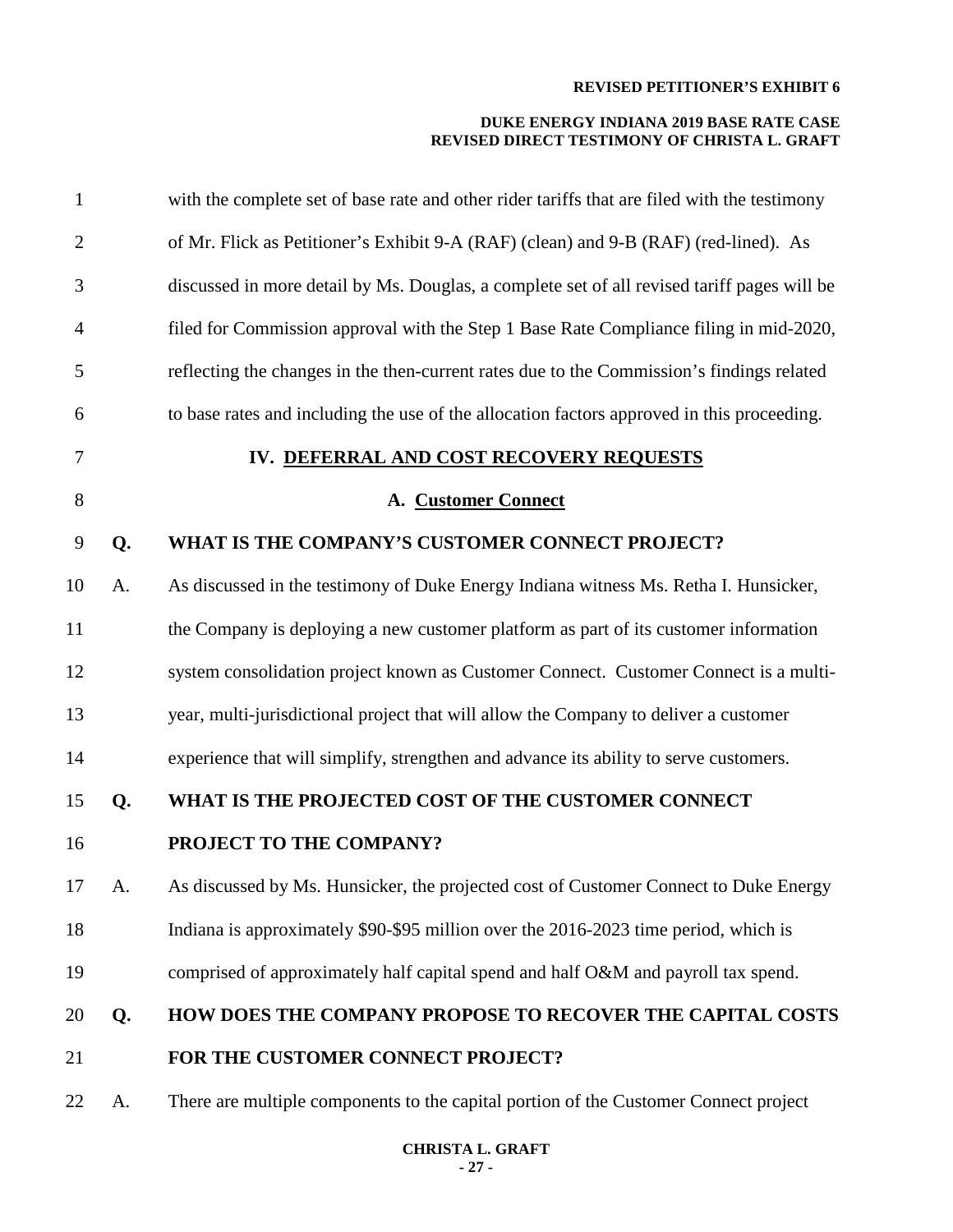| $\mathbf{1}$   |    | that are being placed in-service as they are completed and functional. Capital            |
|----------------|----|-------------------------------------------------------------------------------------------|
| $\overline{2}$ |    | components that are in-service as of the end of the Test Period will be included in the   |
| 3              |    | base rates proposed in this proceeding. For capital components that are not in-service as |
| $\overline{4}$ |    | of the end of the Test Period, the Company is proposing to defer depreciation expense     |
| 5              |    | and post-in-service carrying costs at the weighted average cost of capital rate as        |
| 6              |    | regulatory assets until these capital components are deemed to be used and useful in a    |
| 7              |    | future rate case.                                                                         |
| 8              | Q. | HOW DOES THE COMPANY PROPOSE TO RECOVER THE O&M AND                                       |
| 9              |    | PAYROLL TAX COSTS FOR THE CUSTOMER CONNECT PROJECT?                                       |
| 10             | A. | The Company is proposing to defer O&M and payroll tax costs incurred from 2018 and        |
| 11             |    | forward for the development and implementation of the core billing system, with carrying  |
| 12             |    | costs at the weighted average cost of capital rate, as a regulatory asset to be held for  |
| 13             |    | recovery in a future rate case. The amount of O&M and payroll tax costs to be deferred,   |
| 14             |    | excluding carrying costs, is currently estimated at approximately \$42 million. The       |
| 15             |    | Company is not proposing any recovery for O&M and payroll tax costs incurred in 2016      |
| 16             |    | and 2017.                                                                                 |
| 17             | Q. | IS THE COMPANY'S RATEMAKING PROPOSAL REASONABLE?                                          |
| 18             | A. | Yes. The Customer Connect project is a significant investment that will benefit Duke      |
| 19             |    | Energy Indiana customers for many years to come, and it is reasonable and prudent to      |
| 20             |    | allow the Company to defer the associated costs for future rate case recovery.            |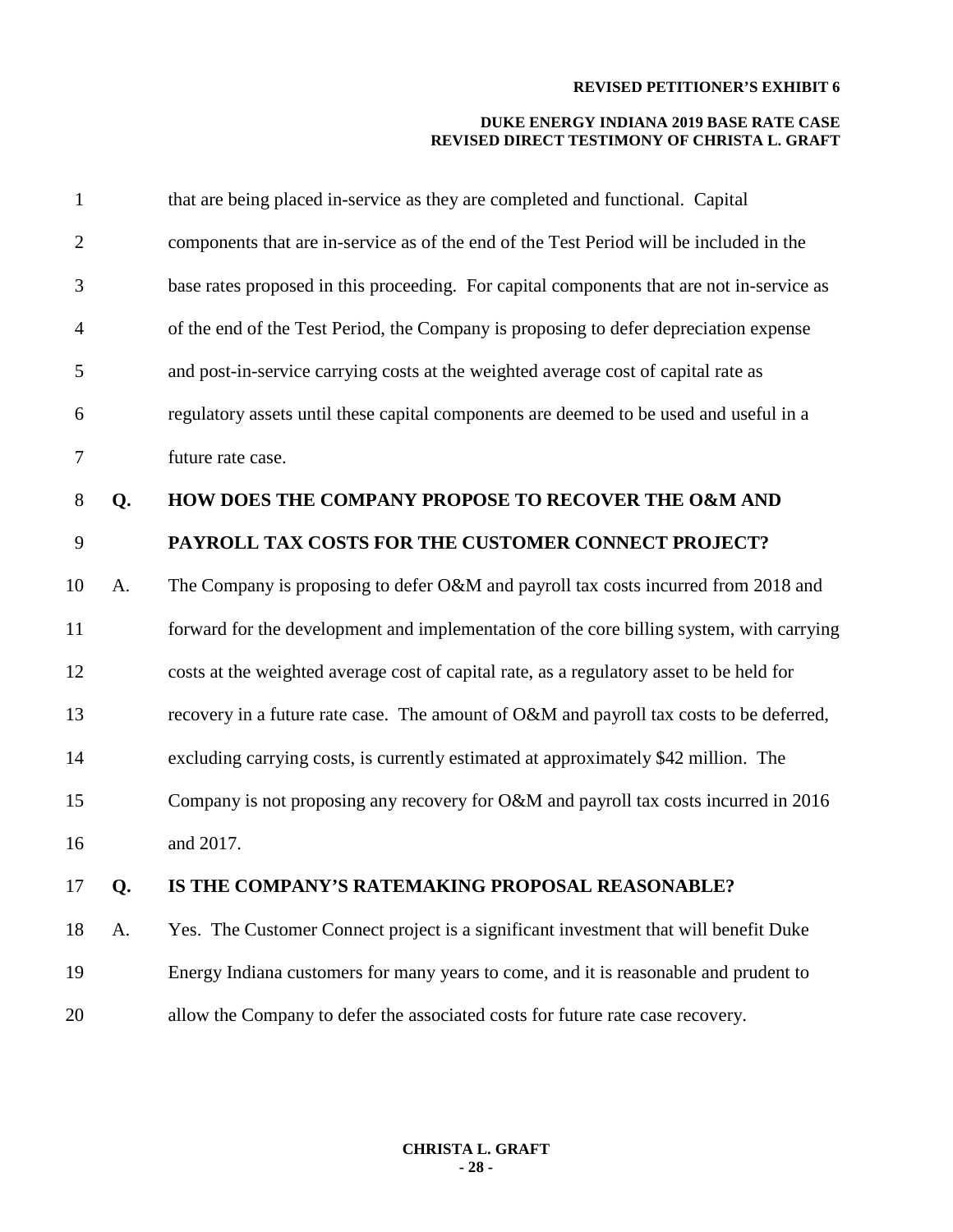| 1              | <b>B.</b> Distribution Vegetation Management |                                                                                        |  |  |  |  |
|----------------|----------------------------------------------|----------------------------------------------------------------------------------------|--|--|--|--|
| $\overline{2}$ | Q.                                           | PLEASE DESCRIBE THE COMPANY'S DEFERRAL AND COST RECOVERY                               |  |  |  |  |
| 3              |                                              | REQUEST ASSOCIATED WITH DISTRIBUTION VEGETATION                                        |  |  |  |  |
| $\overline{4}$ |                                              | MANAGEMENT.                                                                            |  |  |  |  |
| 5              | A.                                           | As discussed in the testimony of Mr. Christie, the Company is increasing routine       |  |  |  |  |
| 6              |                                              | distribution vegetation management work over the next three years in order to meet a   |  |  |  |  |
| 7              |                                              | five-year trim cycle with an expected ongoing O&M cost of \$49.4 million annually. The |  |  |  |  |
| 8              |                                              | Company is requesting deferral of \$9,235,000 in forecasted distribution vegetation    |  |  |  |  |
| 9              |                                              | management O&M costs in excess of the amount in current base rates for the January to  |  |  |  |  |
| 10             |                                              | June 2020 period before base rates proposed in this proceeding will be effective. The  |  |  |  |  |
| 11             |                                              | Company is proposing to recover this amount over a three-year period in its proposed   |  |  |  |  |
| 12             |                                              | base rates.                                                                            |  |  |  |  |
| 13             | Q.                                           | IS THE COMPANY'S RATEMAKING PROPOSAL REASONABLE?                                       |  |  |  |  |
| 14             | A.                                           | Yes, it is reasonable to allow the Company to defer and recover these incremental      |  |  |  |  |
| 15             |                                              | distribution vegetation management costs it is incurring for enhanced safety and       |  |  |  |  |
| 16             |                                              | reliability of the distribution system.                                                |  |  |  |  |
| 17             |                                              | <b>C. Environmental Plan Development Costs</b>                                         |  |  |  |  |
| 18             | Q.                                           | PLEASE DESCRIBE THE ENVIRONMENTAL STUDIES THE COMPANY                                  |  |  |  |  |
| 19             |                                              | <b>CURRENTLY HAS UNDERWAY.</b>                                                         |  |  |  |  |
| 20             | A.                                           | As discussed in the testimony of Mr. Mosley, the Company has been completing studies   |  |  |  |  |
| 21             |                                              | required by the Environmental Protection Agency's 316(a) and 316(b) rules and the      |  |  |  |  |
| 22             |                                              | National Pollutant Discharge Elimination System ("NPDES") program. The 316(a) and      |  |  |  |  |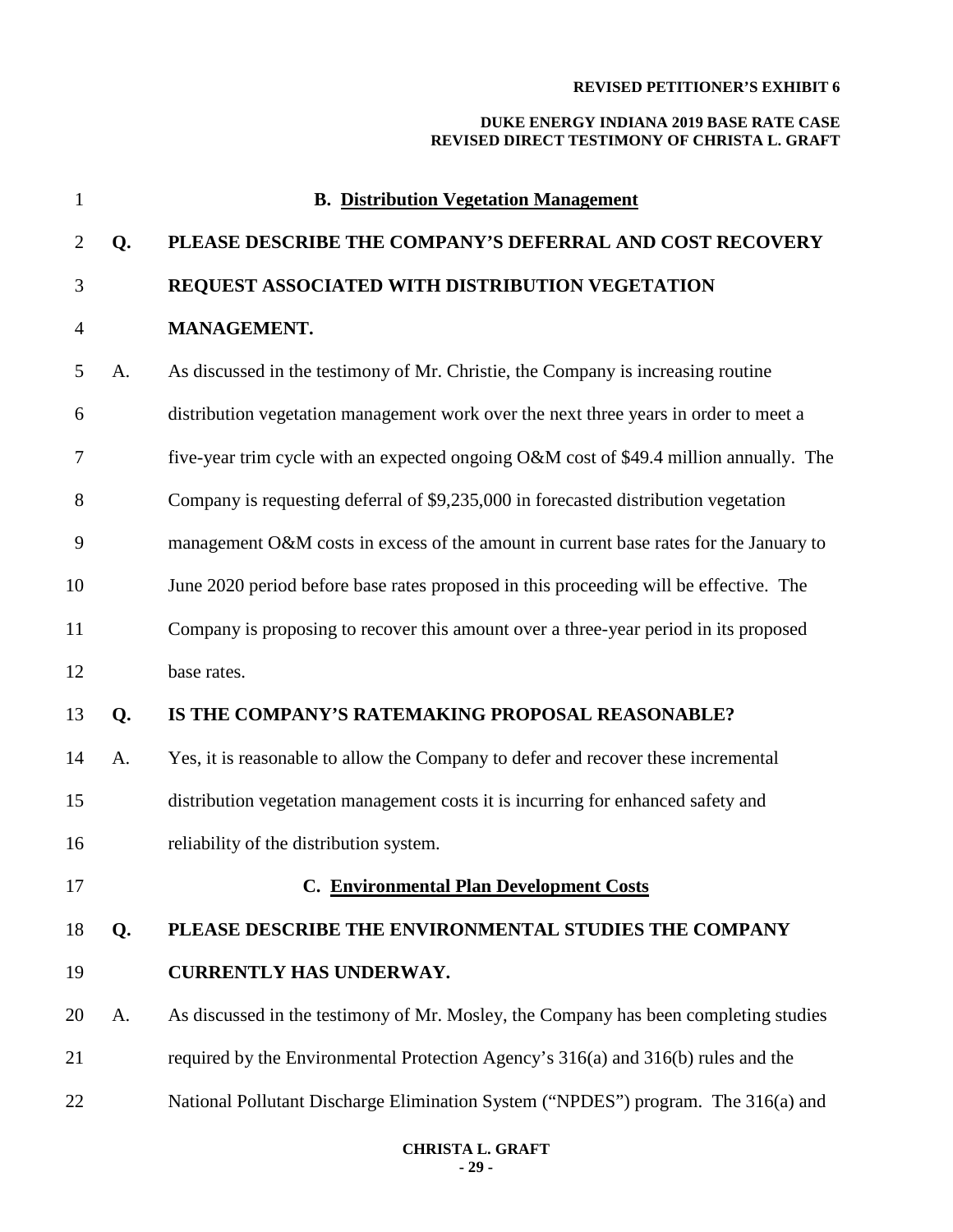| $\mathbf{1}$   |    | 316(b) rules and NPDES program are promulgated by the federal Clean Water Act and            |  |  |  |  |  |  |
|----------------|----|----------------------------------------------------------------------------------------------|--|--|--|--|--|--|
| $\overline{2}$ |    | therefore meet the definition of federally mandated requirements in Indiana Code § 8-1-      |  |  |  |  |  |  |
| 3              |    | 8.4.                                                                                         |  |  |  |  |  |  |
| 4              | Q. | WHAT IS THE REQUIRED ACCOUNTING FOR THESE STUDY COSTS?                                       |  |  |  |  |  |  |
| 5              | A. | Study costs are recorded to FERC account 183 – Preliminary Survey and Investigation          |  |  |  |  |  |  |
| 6              |    | Charges. If a study results in a capital project, the cost of the study may be capitalized   |  |  |  |  |  |  |
| 7              |    | with the cost of the resulting project. If a study does not result in a capital project, the |  |  |  |  |  |  |
| 8              |    | cost of the study must be expensed.                                                          |  |  |  |  |  |  |
| 9              | Q. | HAS THE COMPANY PREVIOUSLY REQUESTED AND RECEIVED                                            |  |  |  |  |  |  |
| 10             |    | APPROVAL FOR TIMELY RECOVERY OF ENVIRONMENTAL PLAN                                           |  |  |  |  |  |  |
| 11             |    | DEVELOPMENT COSTS?                                                                           |  |  |  |  |  |  |
| 12             | A. | Yes. The Commission's Order in Cause No. 44418 approved the terms of a Settlement            |  |  |  |  |  |  |
| 13             |    | Agreement which included "Timely recovery of future compliance plan development,             |  |  |  |  |  |  |
| 14             |    | engineering, testing, and pre-construction costs."                                           |  |  |  |  |  |  |
| 15             | Q. | WHAT RATEMAKING TREATMENT IS THE COMPANY REQUESTING FOR                                      |  |  |  |  |  |  |
| 16             |    | ITS 316(a), 316(b), AND NPDES PROGRAM PLAN DEVELOPMENT COSTS                                 |  |  |  |  |  |  |
| 17             |    | THAT MUST BE EXPENSED BECAUSE THEY DO NOT RESULT IN CAPITAL                                  |  |  |  |  |  |  |
| 18             |    | <b>PROJECTS?</b>                                                                             |  |  |  |  |  |  |
| 19             | A. | As allowed by the Federal Mandates Statute, the Company is requesting timely recovery        |  |  |  |  |  |  |
| 20             |    | of the 80% of the retail portion of the $316(a)$ , $316(b)$ , and NPDES program study costs  |  |  |  |  |  |  |
| 21             |    | that must be expensed through the consolidated Rider 62. The Company is requesting to        |  |  |  |  |  |  |
| 22             |    | defer the 20% of the retail portion of the 316(a), 316(b), and NPDES program study costs     |  |  |  |  |  |  |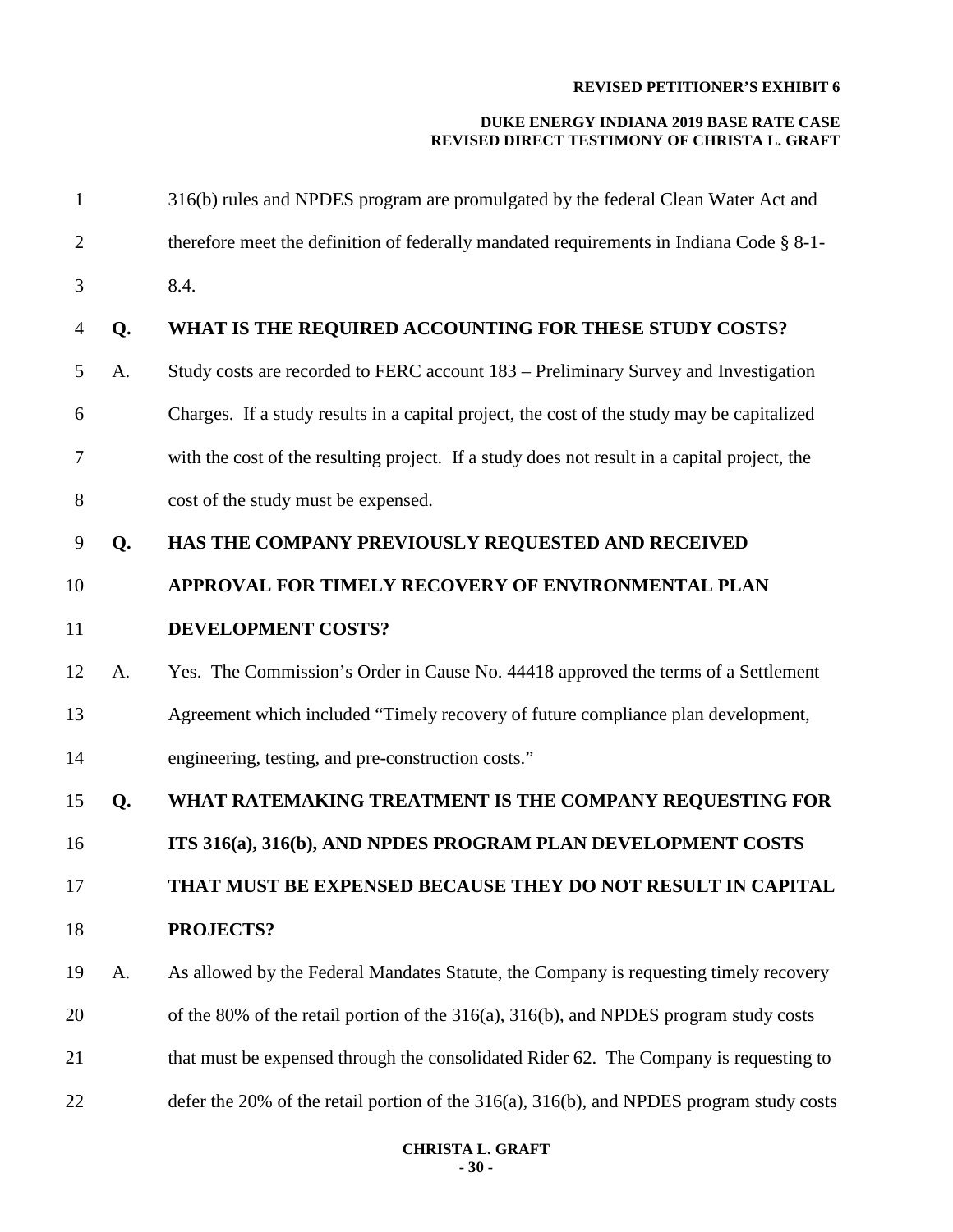| $\mathbf{1}$         |    | that must be expensed as a regulatory asset with carrying costs at the weighted average                                                                                                                                                                                                      |  |  |  |  |  |  |
|----------------------|----|----------------------------------------------------------------------------------------------------------------------------------------------------------------------------------------------------------------------------------------------------------------------------------------------|--|--|--|--|--|--|
| $\overline{c}$       |    | cost of capital for recovery in a future rate case.                                                                                                                                                                                                                                          |  |  |  |  |  |  |
| 3                    | Q. | IS THE COMPANY'S RATEMAKING PROPOSAL REASONABLE?                                                                                                                                                                                                                                             |  |  |  |  |  |  |
| 4                    | A. | Yes, it is reasonable to allow the Company timely recovery of costs previously approved                                                                                                                                                                                                      |  |  |  |  |  |  |
| 5                    |    | by the Commission and incurred pursuant to a federal mandate.                                                                                                                                                                                                                                |  |  |  |  |  |  |
| 6                    |    | D. Requested Accounting Treatment                                                                                                                                                                                                                                                            |  |  |  |  |  |  |
| 7                    | Q. | IS THE ACCOUNTING TREATMENT PROPOSED BY THE COMPANY FOR                                                                                                                                                                                                                                      |  |  |  |  |  |  |
| 8                    |    | POST-IN-SERVICE CARRYING COSTS, DEFERRED DEPRECIATION, AND                                                                                                                                                                                                                                   |  |  |  |  |  |  |
| 9                    |    | DEFERRED O&M IN ACCORDANCE WITH GENERALLY ACCEPTED                                                                                                                                                                                                                                           |  |  |  |  |  |  |
| 10                   |    | <b>ACCOUNTING PRINCIPLES ("GAAP")?</b>                                                                                                                                                                                                                                                       |  |  |  |  |  |  |
| 11                   | A. | Yes. GAAP specifically discusses the accounting for a regulator's actions designed to                                                                                                                                                                                                        |  |  |  |  |  |  |
| 12                   |    | protect a utility from the effects of regulatory lag. Topic 980 of the Financial Accounting                                                                                                                                                                                                  |  |  |  |  |  |  |
| 13                   |    | Standards Board's Accounting Standards Codification ("ASC") covers the accounting                                                                                                                                                                                                            |  |  |  |  |  |  |
| 14                   |    | guidance for regulated operations formerly provided in Statement of Financial                                                                                                                                                                                                                |  |  |  |  |  |  |
| 15                   |    | Accounting Standards No. 71. Costs associated with regulatory lag can be capitalized for                                                                                                                                                                                                     |  |  |  |  |  |  |
| 16                   |    | accounting purposes, provided the provisions of ASC 980-340-25-1 are met. The                                                                                                                                                                                                                |  |  |  |  |  |  |
| 17                   |    | guidance states:                                                                                                                                                                                                                                                                             |  |  |  |  |  |  |
| 18<br>19<br>20<br>21 |    | Rate actions of a regulator can provide reasonable assurance of the<br>existence of an asset. An entity shall capitalize all or part of an<br>incurred cost that would otherwise be charged to expense if both of<br>the following criteria are met: (a) It is probable (as defined in Topic |  |  |  |  |  |  |
| 22<br>23<br>24<br>25 |    | 450) that future revenue in an amount at least equal to the capitalized<br>cost will result from inclusion of that cost in allowable costs for<br>ratemaking purposes and (b) Based on available evidence, the future<br>revenue will be provided to permit recovery of the previously       |  |  |  |  |  |  |
| 26                   |    | incurred cost rather than to provide for expected levels of similar                                                                                                                                                                                                                          |  |  |  |  |  |  |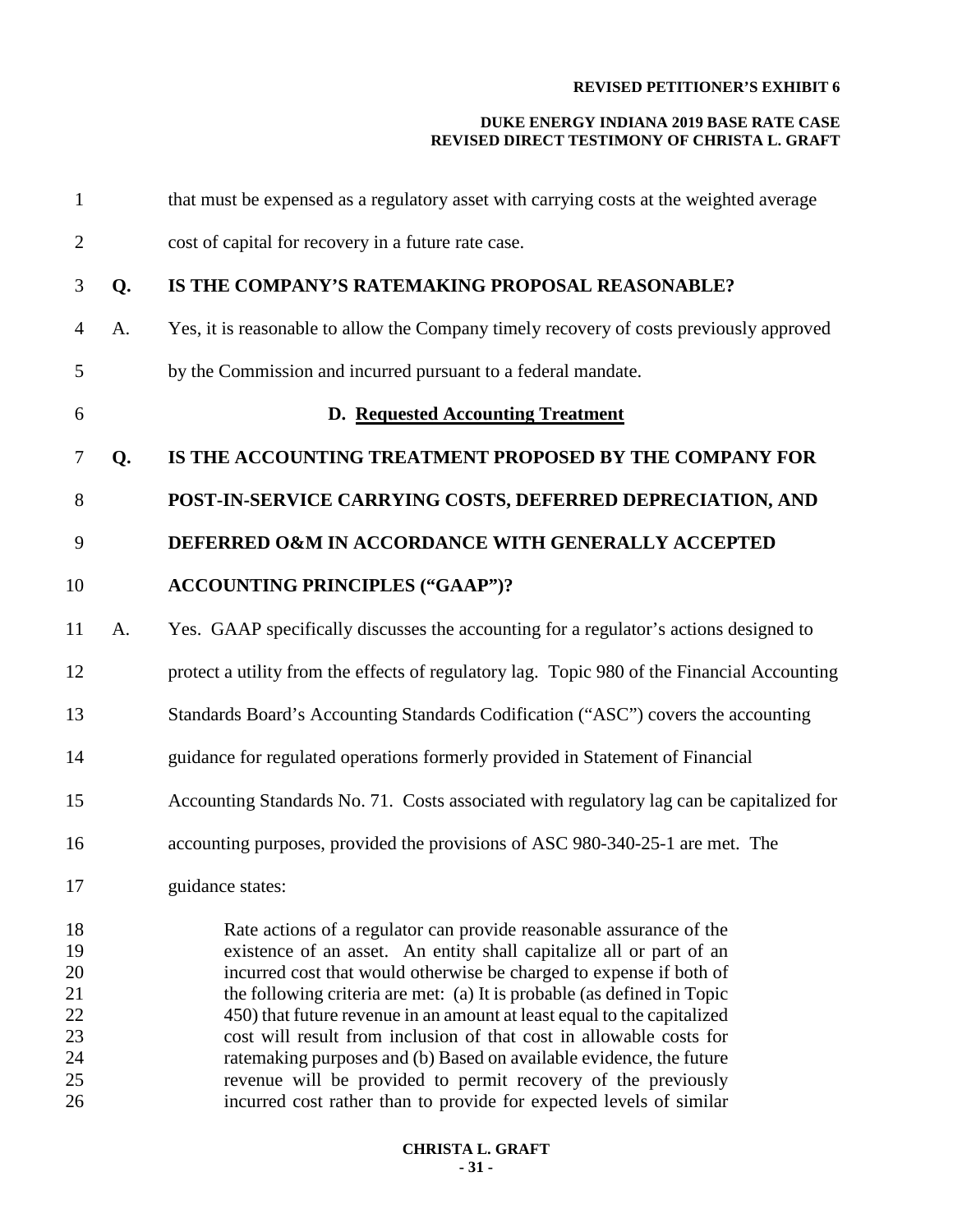#### **DUKE ENERGY INDIANA 2019 BASE RATE CASE REVISED DIRECT TESTIMONY OF CHRISTA L. GRAFT**

 future costs. If the revenue will be provided through an automatic rate-adjustment clause, this criterion requires that the regulator's intent clearly be to permit recovery of the previously incurred cost. A cost that does not meet these asset recognition criteria at the date the cost is incurred shall be recognized as a regulatory asset when it does meet those criteria at a later date.

# **Q. DO YOU HAVE AN OPINION AS TO THE APPROPRIATENESS OF AND THE**

# **ACTION REQUIRED BY THE COMMISSION TO ALLOW FOR THE**

## **REQUESTED ACCOUNTING TREATMENT?**

 A. Yes. In my opinion, deferral in a regulatory asset of the retail jurisdictional portion of post-in-service carrying costs, depreciation, and O&M costs (with or without carrying costs) incurred for the benefit of customers until they can be included in retail base rates or rider rates is appropriate from a ratemaking perspective, and such treatment will also minimize the timing differences between cost recognition on the Company's books and cost recovery. In addition, Indiana Code § 8-1-8.4 specifically provides for the timely recovery of financing costs associated with federally mandated compliance projects, which would include carrying costs on the 20% of environmental plan development costs proposed for deferral until the next rate case. In order for the Company to defer the Customer Connect, distribution vegetation management, and environmental plan development costs as regulatory assets, it must be probable that such costs will be recovered through rates in future periods. In order to satisfy the probability standard, the Commission's Order in this proceeding should specifically approve the accounting and ratemaking treatment proposed by Duke Energy Indiana.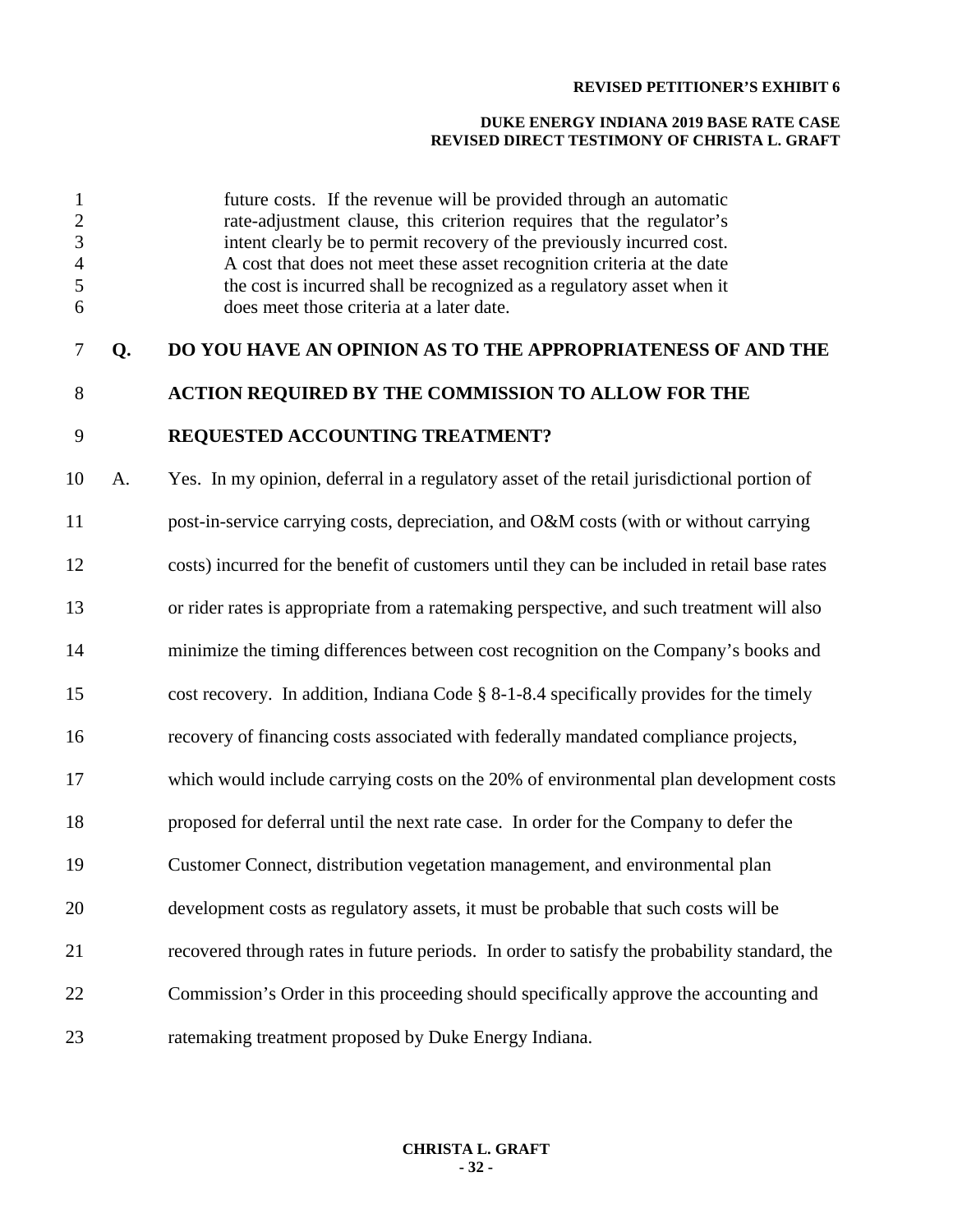|                |                      | V. CONCLUSION                                          |
|----------------|----------------------|--------------------------------------------------------|
| 2              | O.                   | WERE PETITIONER'S EXHIBITS 6-A (CLG) THROUGH 6-J (CLG) |
| 3              |                      | PREPARED BY YOU OR UNDER YOUR SUPERVISION?             |
| $\overline{4}$ | $\mathsf{A}_{\cdot}$ | Yes.                                                   |
| 5              | $\Omega$ .           | DOES THIS CONCLUDE YOUR PREPARED TESTIMONY?            |
| 6              | $A_{\cdot}$          | Yes.                                                   |
|                |                      |                                                        |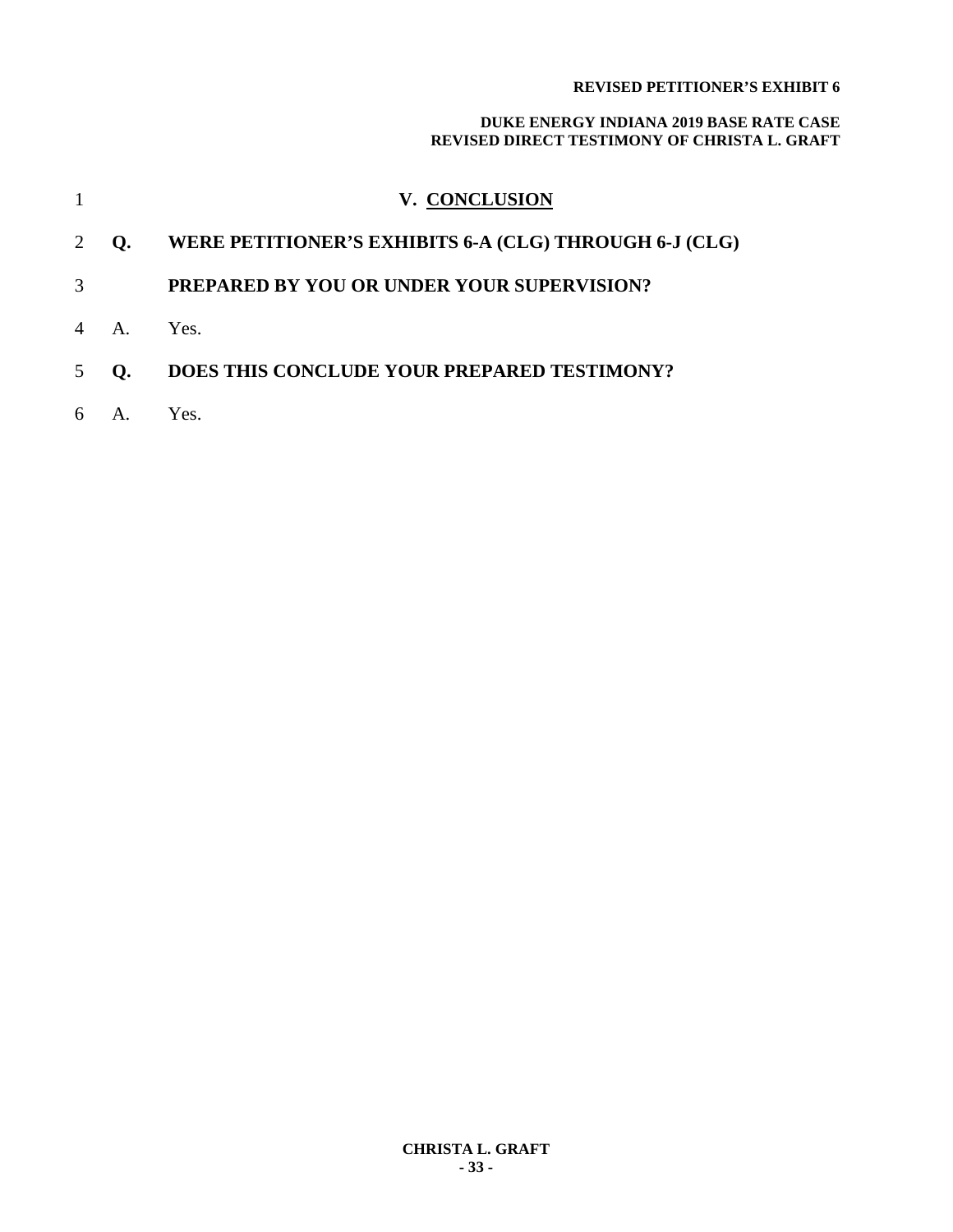**REVISED PETITIONER'S EXHIBIT 6‐A (CLG) Duke Energy Indiana 2019 Base Rate Case Revenues Schedule REV2**

### **DUKE ENERGY INDIANA, LLC**

#### **Pro Forma Adjustment to**

**Retail Revenue ‐ Riders**

(Thousands of Dollars)

This pro forma adjustment is to remove the revenues that will be staying in the various riders.

|      |                                   |    | 2020                      |    |                           |    |                                                             |   |
|------|-----------------------------------|----|---------------------------|----|---------------------------|----|-------------------------------------------------------------|---|
| Line |                                   |    | Forecast<br>Amount<br>(A) |    | Adjusted<br>Amount<br>(B) |    | Pro Forma<br>Adjustment <sup>1/</sup><br>(C)<br>$(B) - (A)$ |   |
| No.  | Description                       |    |                           |    |                           |    |                                                             |   |
|      |                                   |    |                           |    |                           |    |                                                             |   |
|      |                                   |    |                           |    |                           |    |                                                             |   |
|      | <b>Revenues Staying in Riders</b> |    |                           |    |                           |    |                                                             |   |
| 1    | Residential                       | \$ | 19,435                    | \$ | $\overline{\phantom{a}}$  | \$ | (19, 435)                                                   | 1 |
| 2    | Commercial                        |    | 6,182                     |    |                           |    | (6, 182)                                                    | 2 |
| 3    | Industrial                        |    | 3,922                     |    |                           |    | (3,922)                                                     | 3 |
| 4    | <b>Other Public Authorities</b>   |    | 67                        |    | $\overline{\phantom{0}}$  |    | (67)                                                        | 4 |
| 5    | <b>Street Lighting</b>            |    | 18                        |    |                           |    | (18)                                                        | 5 |
| 6    | <b>Total</b>                      |    | 29,624                    | Ŝ  |                           | S  | (29, 624)                                                   | 6 |
|      | References:                       |    | WP REV1-CLG               |    |                           |    |                                                             |   |
|      |                                   |    | WP REV1-DLD               |    |                           |    |                                                             |   |

 $1/$  To PETITIONER'S EXHIBIT 4-E (DLD) Schedule REV1.